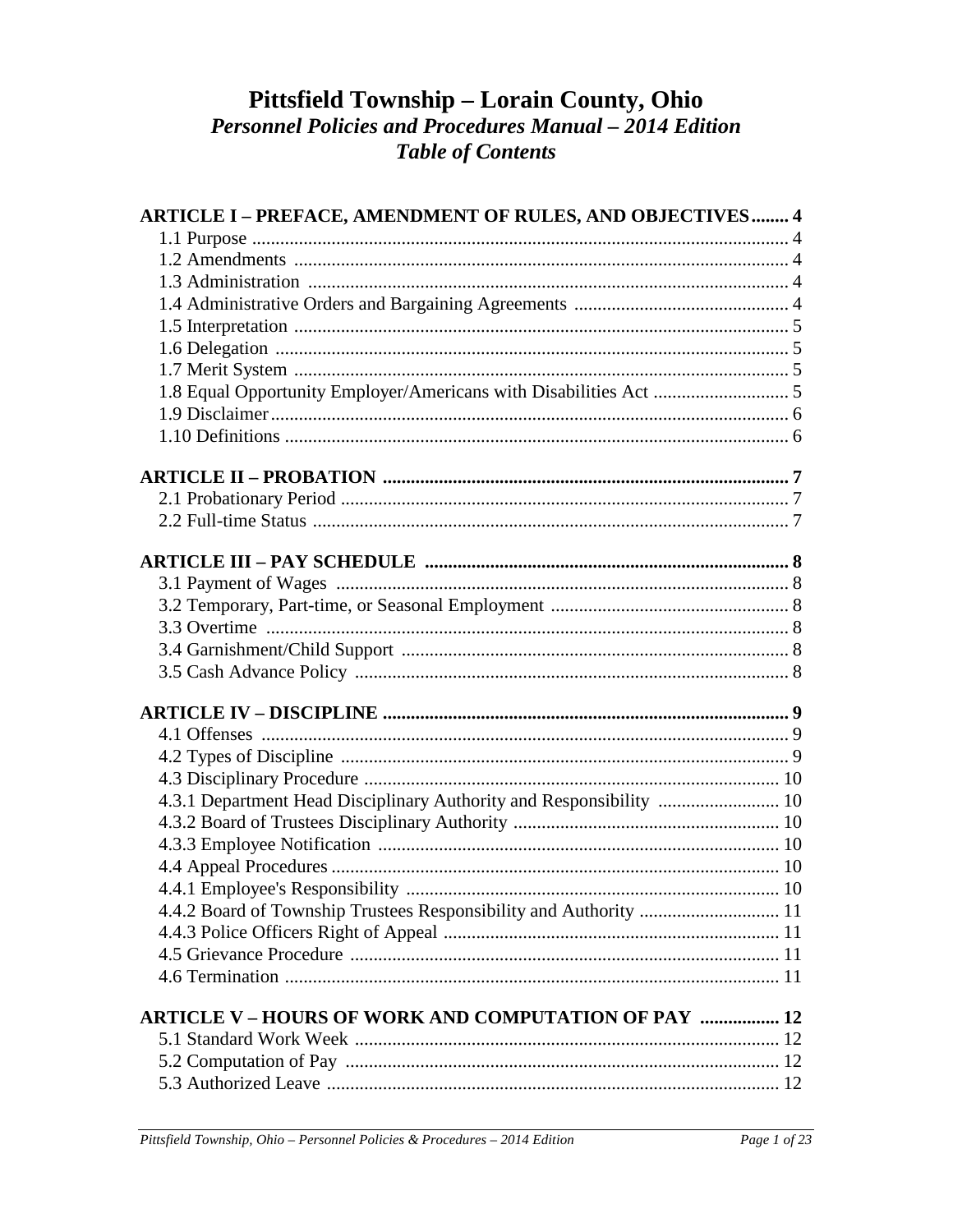| <b>ARTICLE XII - SPECIFIC RULES AND REGULATIONS  19</b>                |  |
|------------------------------------------------------------------------|--|
|                                                                        |  |
|                                                                        |  |
|                                                                        |  |
|                                                                        |  |
| 12.2.3 Political and Religious Tests; Memberships in Organizations  19 |  |
|                                                                        |  |
|                                                                        |  |
|                                                                        |  |
|                                                                        |  |
|                                                                        |  |
|                                                                        |  |
|                                                                        |  |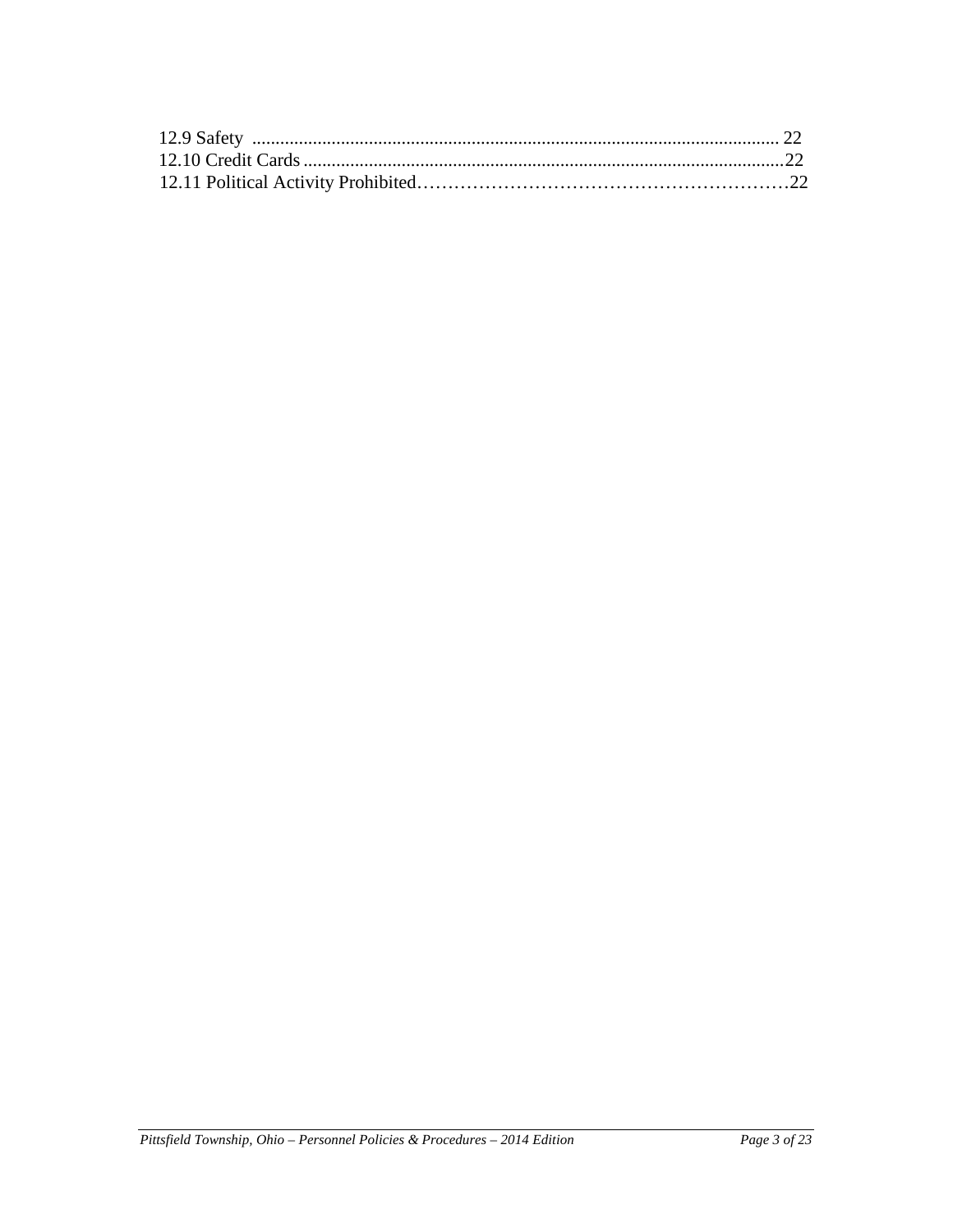# **ARTICLE I – PREFACE, AMENDMENT OF RULES, AND OBJECTIVES**

**All employees will be provided a copy of the document. It is required that all employees take time to go over this document and make sure they are aware of its contents and how it applies**.

#### **1.1 Purpose**

It is the purpose of these Rules and Regulations to implement the provisions of the Ohio Revised Code and township personnel resolutions by establishing standards and procedures. These regulations are also provided as a guideline to be followed when a situation occurs which is not specifically considered in the Ohio Revised Code, personnel resolutions, or specifically modified by an applicable labor contract. The Board of Trustees reserve all rights authorized them by the Ohio Revised Code for personnel administration. Section 511.10 of the Ohio Revised Code reads, in part, **"the board of township trustees may appoint such superintendents, architects, clerks, laborers, and other employees as are necessary and fix their compensation. Any person so appointed may be removed by a majority of the members of such board at any time."**

#### **1.2 Amendments**

Amendments to these Personnel Rules and Regulations shall be made by the Board of Trustees. The Chairman of the Board of Trustees may consult with the various department and division heads or other knowledgeable persons prior to making recommendations and amendments.

#### **1.3 Administration**

The Board of Trustees shall be charged with applying the provisions of this chapter to provide for the orderly conduct of dealing effectively with the employees of the Township in it's pursuit to serve it's citizens efficiently.

The following provisions of this chapter are hereby adopted and enacted as part of the Personnel Regulations of the Township, in accordance with the relevant sections of federal and state law.

The intention of the Township in establishing the provisions of this chapter is to provide for employees' benefits and responsibilities in order to promote better development of services to the public.

#### **1.4 Administrative Orders and Bargaining Agreements**

Nothing contained in these rules shall prohibit the promulgation of department work rules, standing orders, general orders, or other instructions either oral or written. However, when in conflict, the more definite shall apply. To the extent that contractual obligations exist, these Personnel Rules and Regulations shall provide details where said documents are silent, but shall not supersede negotiated contract obligations or legal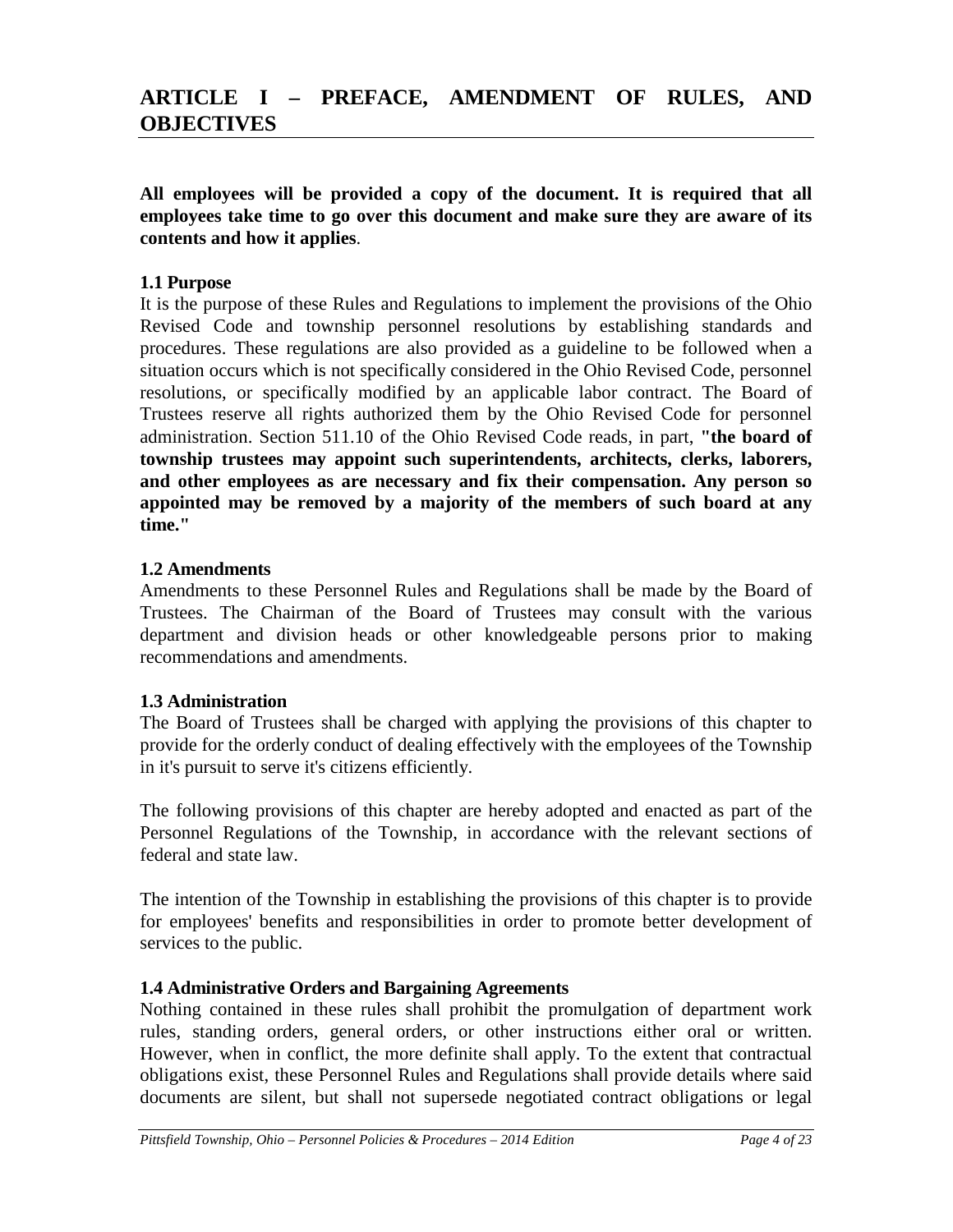requirements relating to personnel rules and practices. Contract obligations will apply to the appropriate bargaining unit only.

### **1.5 Interpretation**

These policies are intended to cover most personnel problems and actions that arise. The Board of Township Trustees shall interpret those not specifically covered. Such interpretations shall be in concert with the spirit and letter of Article I, Section 1. - Purpose.

#### **1.6 Delegation**

The Board of Township Trustees may delegate such duties and functions as they deem appropriate. The Township Fiscal Officer may be designated to perform certain personnel functions.

#### **1.7 Merit System**

**In the application of the merit system, employees and applicants shall be evaluated solely on merit without regard to race, sex, religion, disability, national origin, or any factor precluded by applicable law.**

These policies and procedures provide for the recruitment, selection, training, evaluation and retention of the best employee for each position in Pittsfield Township. They provide for the orderly establishment of procedures for personnel administration which are consistent with the following merit principles;

- Recruiting, selecting, and advancing employees on the basis of their relative ability, knowledge, and skills, including open competition of qualified applicants for initial appointment, where appropriate;
- Establishing pay rates consistent with the principle of providing comparable pay for comparable work;
- Training employees, as needed, to assure high quality performance;
- Retaining employees on the basis of their satisfactory performance; correcting unsatisfactory performance and separating employees whose unsatisfactory performance cannot be corrected;
- Assuring fair treatment of applicants and employees in all aspects of personnel administration without regard to political affiliation, handicap, race, color, age, national origin, citizenship, sex, or religion;
- Assuring that employees are protected against coercion from partisan, political purposes and are prohibited from using their official authority for the purpose of interfering with or affecting the results of an election or a nomination for office.

#### **1.8 Equal Opportunity Employer/Americans with Disabilities Act**

The Board of Township Trustees shall implement these policies in accordance with the letter and spirit of federal, state, and local laws and regulations prohibiting discrimination on the basis of race, color, religion, national origin, citizenship, sex, age, and disability, both in the employment and supervision of township employees.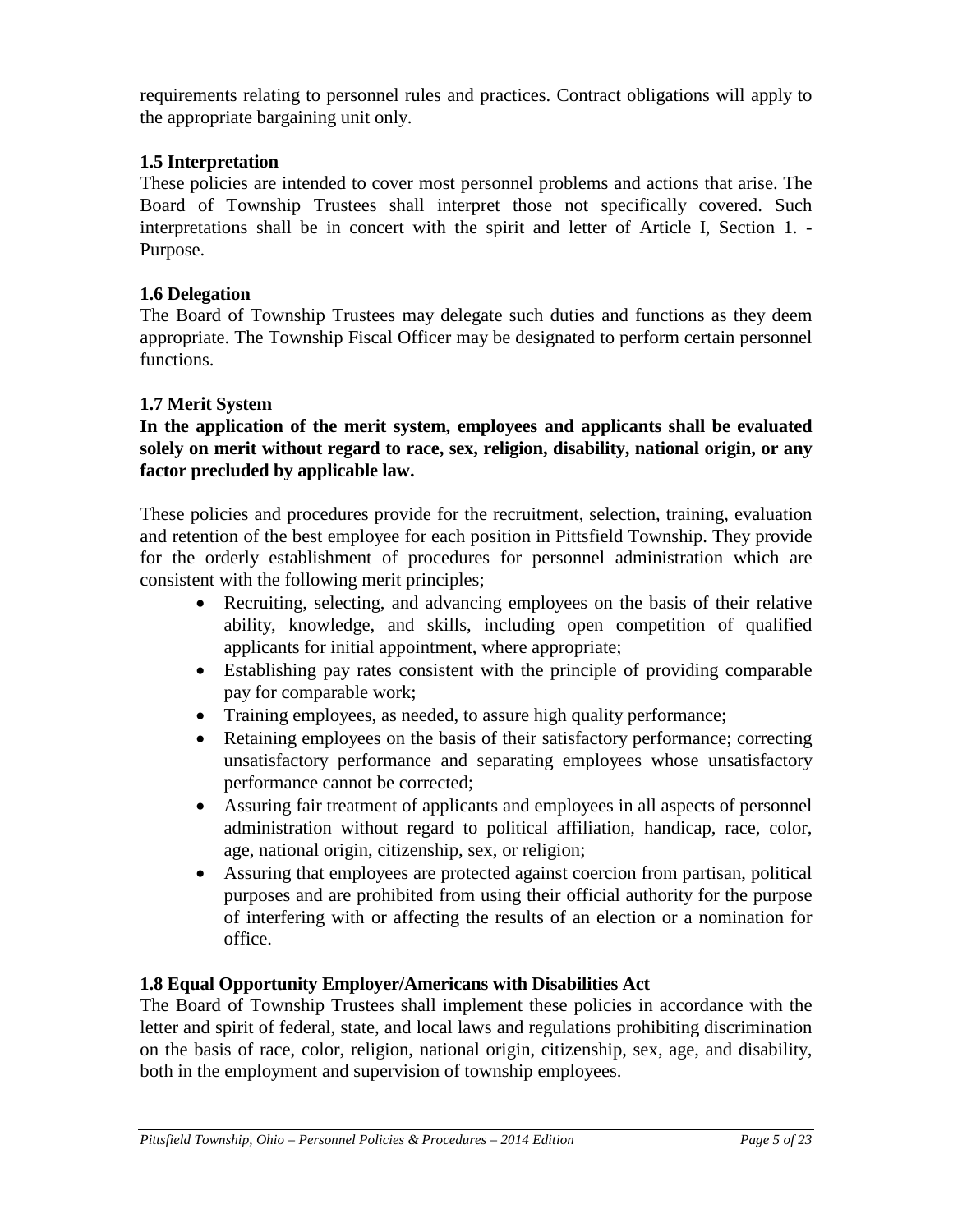#### **1.9 Disclaimer**

Information included in these personnel policies and procedures, compensation plan, and performance evaluation system are not to be considered a contract and may be changed by the Board of Trustees without notice.

#### **1.10 Definitions**

**Active Pay Status** - includes time on duty, vacation leave, sick leave, holidays, and paid maternity leave.

**Appeal** - the response of an employee to the decision made based on a disciplinary action

**Appointing Authority** - the person or agency that, based on the Ohio Revised Code, has the authority to employ persons to perform the required duties of the office or agency. Included is the companion authority to dismiss, promote and other normal activities.

**Classification** - a group of positions that involve similar duties and responsibilities, require similar qualifications, and which are properly designated by a common descriptive title indicating the general nature of the work. A class may include only one position in some circumstances.

**Discipline** - an action taken against an employee by the supervisor or management as the result of an employee's lack of adherence to rules and procedures of the organization or deficiency of performance in work-related tasks.

**Exempt Employee** - employees not covered by the Fair Labor Standards Act (FLSA) overtime provisions and do not receive either pay or compensatory time in lieu of overtime pay.

**Employer** - the Board of Trustees, or the designee of the Board of Trustees specifically authorized to make policy decisions on their behalf.

**Full Time Employee** - an employee who works a minimum of 35 hours in a standard pay period. For employees of a county, ORC 325.19 defines full time as an employee whose regular hours of service total forty hours per week or who renders any other standard of service accepted as full time by an office, department, or agency of county service.

**Grievance** - an action initiated by an employee concerning work rules, policies, or procedures.

**Immediate Family** - the immediate family of an employee includes the employee's spouse, child, parent, brother or sister, mother or father in-law, son or daughter in-law, as well as step-son, step-daughter, step-mother, step-father, step-brother, and step-sister.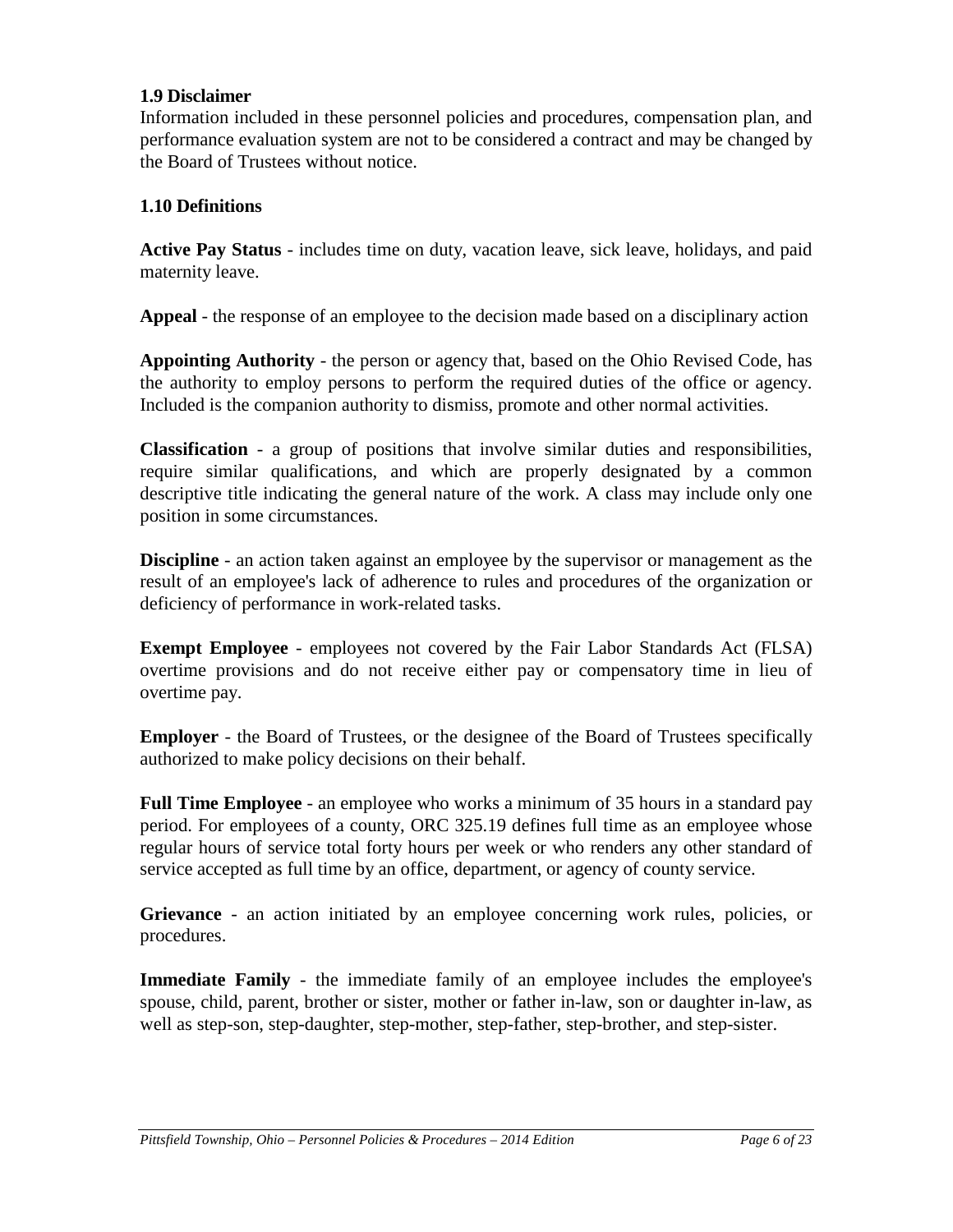**Non-Exempt Employee** - employees who are covered by the Fair Labor Standards Act (FLSA) overtime provisions, and can receive pay or compensatory time in lieu of overtime pay.

**Part Time Employee** - an employee who works less than 35 hours in a standard pay period. For employees of a county, ORC 325.19 defines part time as an employee whose regular hours of service total less than forty hours per week or who renders any other standard of service accepted as part time by an office, department, or agency of county service, provided those hours total at least five hundred twenty (520) hours annually.

**Personnel Policies and Procedures** - the rules and regulations governing the day to day relationships between employer and employee, and which explain the privileges, benefits, and rights of the employee as well as the responsibilities of the employer.

**Probationary Period** - the period of time at the beginning of employment or following a promotion which constitutes a trial period for the employee in order to ascertain his or her suitability.

**Seasonal or Temporary Employee** - an employee working for a brief period of time or on a specified project that has a termination date.

**Supervisor** - an individual who has been authorized by the Township Trustees to oversee and direct the work of employees.

# **ARTICLE II – PROBATION**

## **2.1 Probationary Period**

Upon appointment by the Board of Trustees, all appointees shall serve a minimum probationary period of six (6) months unless specified to the contrary in a current collective bargaining agreement. At the end of that probation period, that employee may be eligible for full-time status appointment as specified in the appropriate labor agreement. Until so appointed, prior to the end of the probation period, the employee shall be considered a probationary appointee.

## **2.2 Full-time Status**

At the completion of the probationary period, the employee shall attain full-time status. Such full-time appointment shall be automatic unless the department head or immediate supervisor, upon approval of the Board of Trustees, extends the probationary period. The probationary period may be extended a maximum of one (1) year.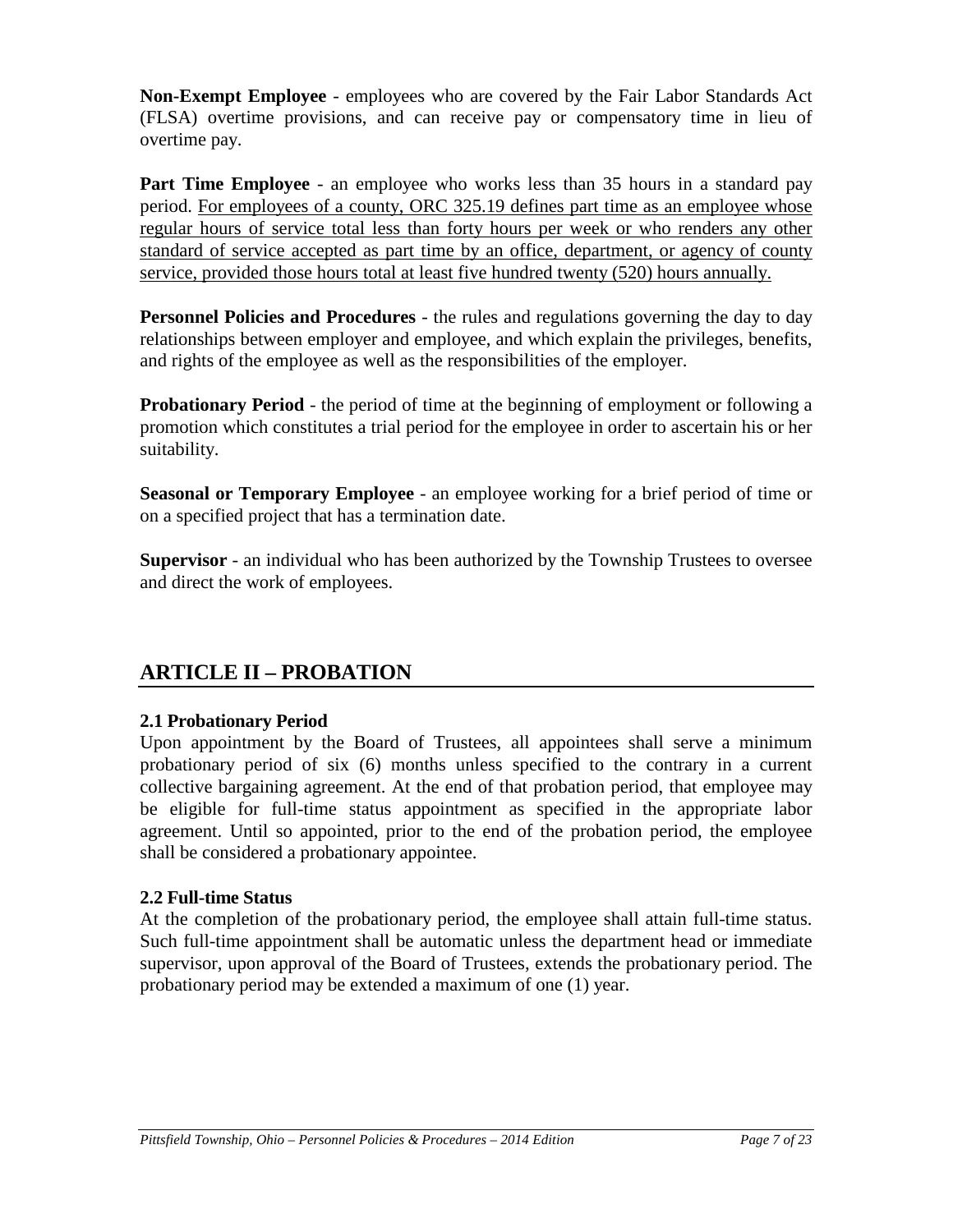# **ARTICLE III – PAY SCHEDULE**

#### **3.1 Payment of Wages**

Salaries and compensation will be determined by resolution of Board of Trustees. Employees will be paid bi-weekly (26 pay periods annually), semi-monthly, or monthly as determined by the terms of employment. The Township Fiscal Officer will prepare payroll. The pay period for bi-weekly payroll starts every other Saturday and runs for (14) calendar days. The pay period for semi-monthly payroll is from the  $1<sup>st</sup>$  to the  $15<sup>th</sup>$  of the month and the  $16<sup>th</sup>$  to the last day of the month. A township may pay the compensation of a township employee by direct deposit of funds by electronic transfer (1997 OAG 053)

The Board of Trustees shall specify the format of a time sheet to ensure proper documentation of hours worked by all employees. Time sheets must be signed by the employee and his/her supervisor before submission to the Township Fiscal Officer.

If an employee is absent on payday, they should notify either the Fiscal Officer or a supervisor. He or she will determine the time and place for the employee to receive his or her check. It will not be released to anyone else, unless prior arrangements have been made.

#### **3.2 Temporary, Part-time, or Seasonal Employment**

Compensation for provisional temporary, part-time or seasonal employees is established by the Board of Trustees.

#### **3.3 Overtime**

Overtime will be paid to appropriate employees classified as non-exempt according to the federal Fair Labor Standards Act at a rate of one and one-half times their calculated hourly rate for time worked beyond forty (40) hours per standard work week.

#### **3.4 Garnishment/Child Support**

A claim may be made against an employee's salary for unpaid debts. This claim is called a garnishment and is a court order that requires the Township Fiscal Officer to make a deduction from the employee's paycheck to pay a debt. A claim may also include court ordered child support payments.

#### **3.5 Cash Advance Policy**

It is the policy of the Township that no advance in an employee's pay be made, regardless of need. This policy is necessary for the protection of public funds with which the Township is entrusted.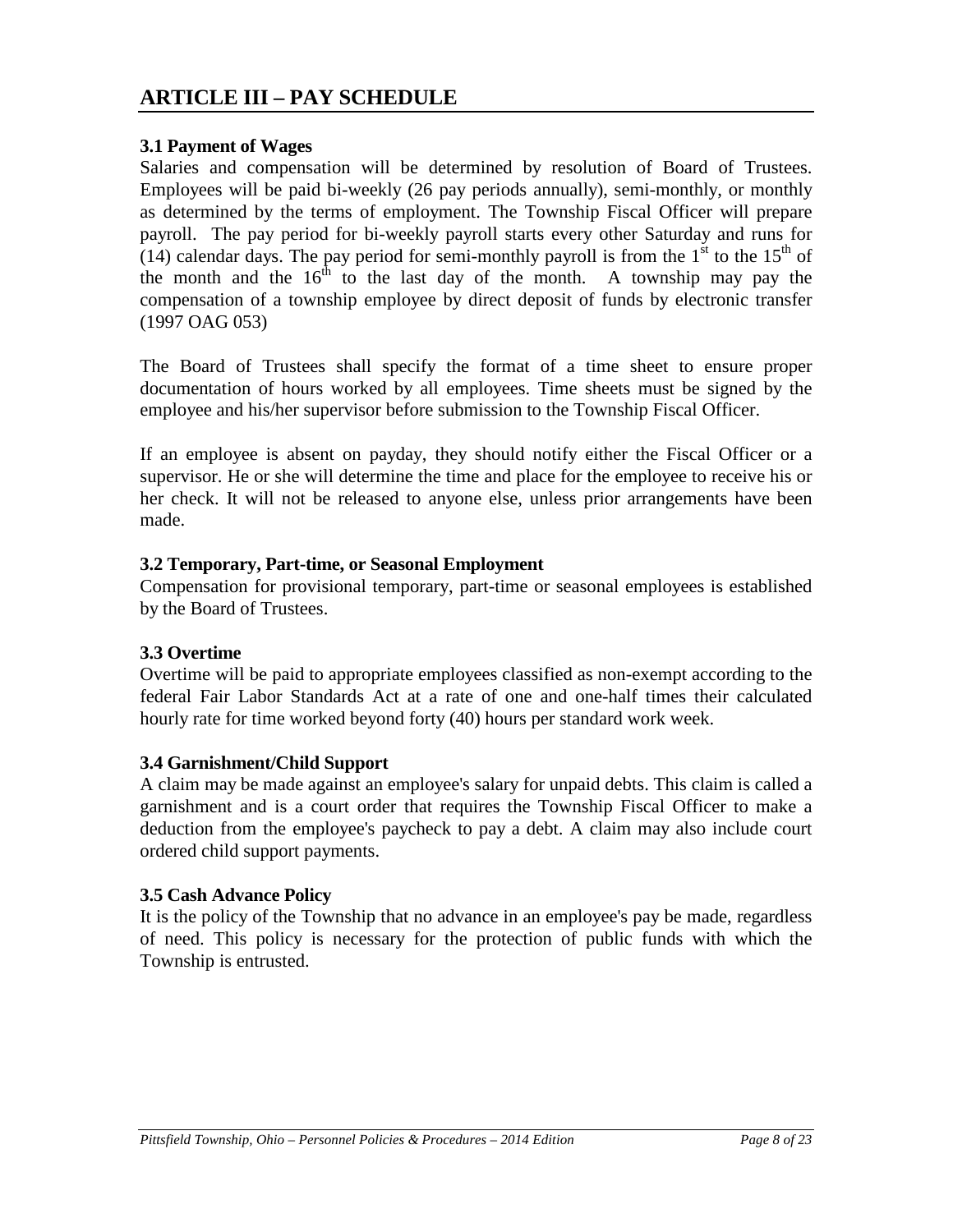## **. ARTICLE IV – DISCIPLINE**

#### **4.1 Offenses**

Every employee in the service of the Township shall be expected to exhibit good behavior, and perform efficient and effective service. Any employee of the township may be disciplined for any of the following offenses:

#### *Note: this list is provided only as an example and is not exhaustive.*

- Conviction of any criminal offense.
- Fighting, threatening or attempting bodily injury to another; stealing, malicious mischief resulting in the injury or destruction of property of other employees or Pittsfield Township.
- Consumption of alcohol while on the job or during work hours.
- Use, or possession, of habit-forming drugs or hallucinogens.
- Unethical conduct on Township time.
- Insubordination, including but not limited to, refusal or failure to perform work assignments and the use of profane or abusive language to supervisors, employees or officers of the Township, and absence from duty without notice or permission of the supervisor.
- Willful neglect in the care or use of Township property and equipment.
- Failure to satisfactorily perform the duties for which employed.
- Gross or habitual carelessness or recklessness, playing of tricks, jokes or other dangerous pranks upon others. Disregard for safety and comfort of fellow employees.
- Engaging in outside employment without notification and approval of the Board of Trustees.
- Repeated failure to report to work on time and ready for work.
- Incurring costs or obligations in the name of the Township without the authority or prior approval.
- Discourteous and/or unprofessional treatment of the public.
- Failure to comply with the provisions of this document.
- Any violation of Sections 124.34 or 505.491 of the Ohio Revised Code.
- Any violation of Township Work Rules, Regulations or Standard Operation Procedures documents.
- Engaging in sexual harassment.
- Inappropriate use of township equipment.

#### **4.2 Types of Discipline**

Disciplinary action shall consist of one or more of the following:

- Verbal warning.
- Written warnings.
- Suspension from duty without pay.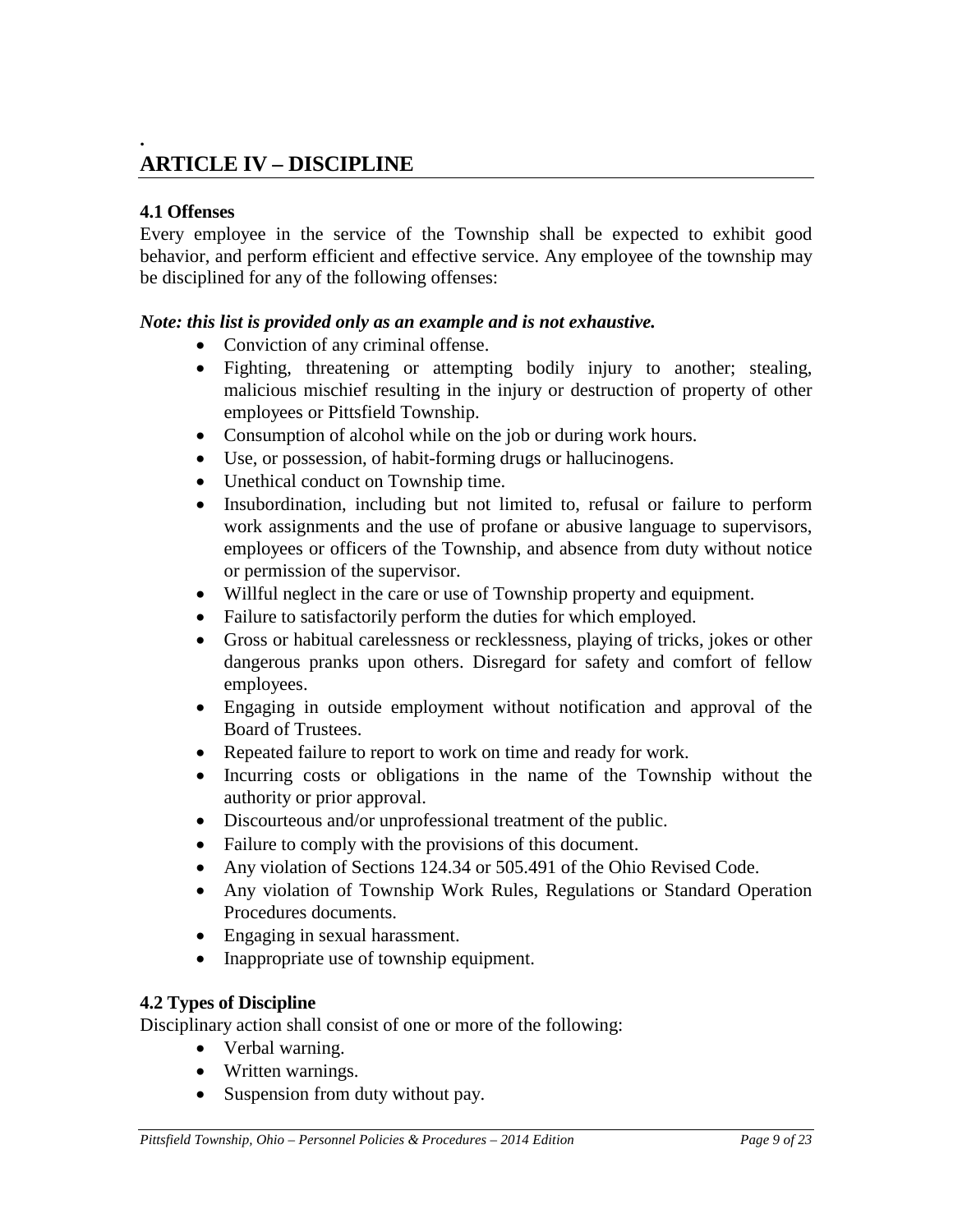- Demotion in rank and/or salary.
- Dismissal.

# **4.3 Disciplinary Procedure**

The Board of Trustees or the department head concerned shall be responsible for the discipline of employees within their departments. Discipline may be progressive in nature and shall be applied based upon a combination of factors, including the severity of the offense, past history of the employee and past disciplinary actions against the employee.

### **4.3.1 Department Head Disciplinary Authority and Responsibility**

Department Heads may issue verbal warnings and written warnings to members of their departments and should provide any documentation to the Board of Trustees.

#### **4.3.2 Board of Trustees Disciplinary Authority**

The Board of Trustees may enforce any of the types of discipline, including termination.

## **4.3.3 Employee Notification**

- (A)For disciplinary measures that are more severe than a verbal warning, the disciplined employee will be informed in writing of the right to appeal the disciplinary action to the Board of Trustees.
- (B) The written order will be provided to the employee prior to the effective time of the order for all disciplinary actions.

## **4.4 Appeal Procedures**

Disciplinary actions need not be deferred pending the possible submission of an appeal.

## **4.4.1 Employee's Responsibility**

Employees, with the exception of Department Heads, feeling aggrieved by either a suspension of more than three (3) days or a change of status (e.g., dismissal or demotion) may, in writing, appeal the disciplinary action to the Board of Township Trustees.

- (A)The appeal must be filed in writing with the Township Clerk and Board of Trustees within ten (10) days of the employee's receipt date of the written notification of the disciplinary action from the Board of Trustees. If the ten (10) day appeal filing time is exceeded, the Board of Township Trustees will take no action in the matter. This appeal:
	- 1. Must be signed by the individual who is appealing and include both his or her department and grade therein; and
	- 2. Must have attached thereto a copy of the disciplinary order.
- (B) The employee will present the written request for an appeal hearing in dispassionate language and shall not vilify the character or motivation of the Department Head or Board of Trustees. The written request should specify either or both of the following grounds for appeal: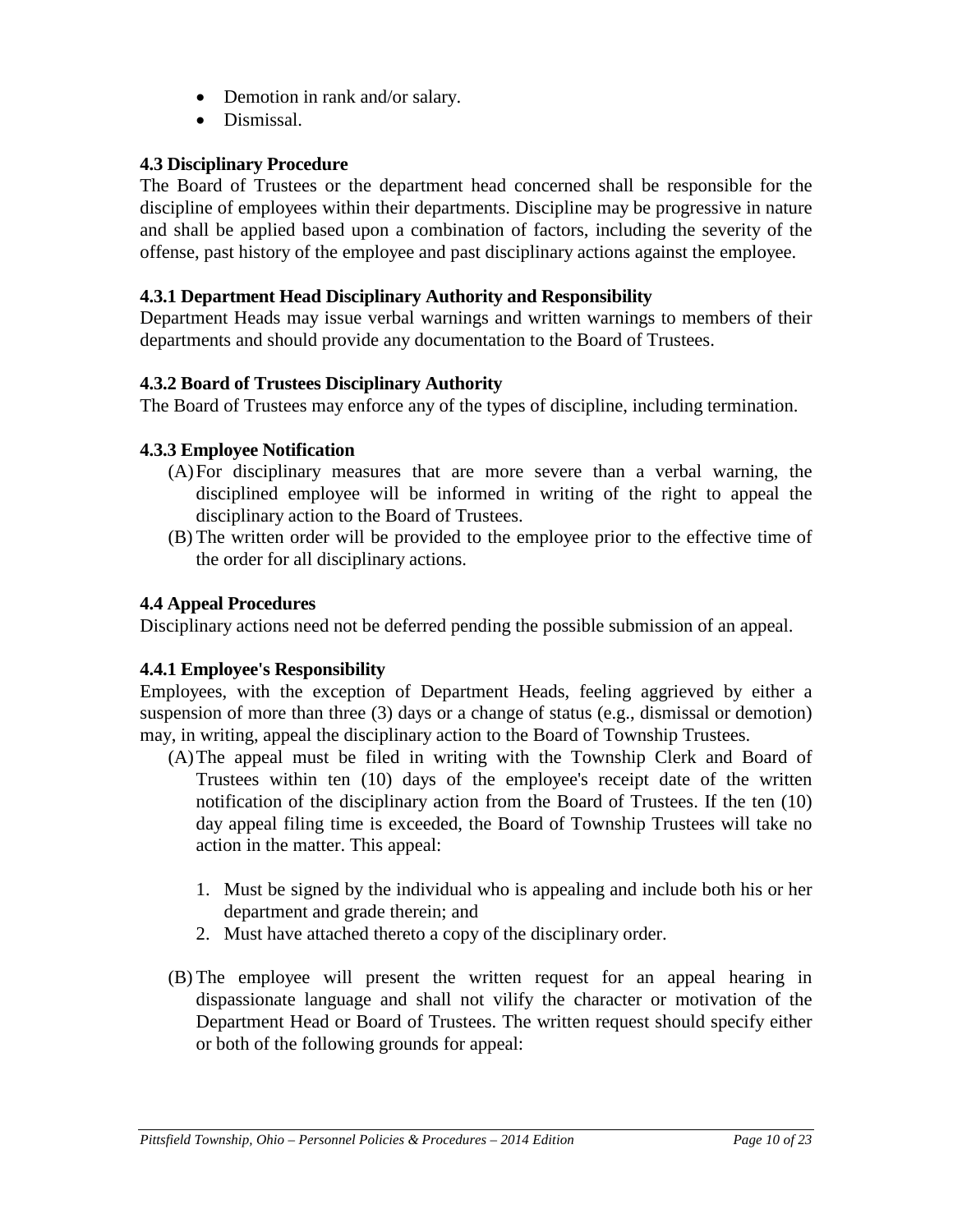- 1. There was a failure on the part of a Township official to observe or correctly apply the provisions of the Personnel Rules or the terms of the subject's appointment; and/or
- 2. There was not a complete consideration of the facts regarding the disciplinary action taken against the appellant.
- (C) The appeal hearing request should contain all written material truly relevant to the case.
- (D)The Board of Trustees will be provided a copy of all material presented in the request for an appeal hearing when it is filed.
- (E) Hearings will normally be closed to the public. However, the appellant may request that it be open at the time he or she submits the written appeal. The Board of Trustees reserves the right to deny the request.

# **4.4.2 Board of Township Trustees Responsibility and Authority**

- (A)The Board shall set a time for an appeal hearing promptly and should strive to have the hearing date no later than ten days after receiving the request for an appeals hearing.
- (B) The Board will review all written material submitted to it. If present, the Board shall hear the appellant or his or her counsel. If present, the Board shall hear the Board of Trustees and the Department Head or their counsel. The Board will examine evidence upon the matter that may be pertinent and relevant.
- (C) The Board may affirm, disaffirm or modify the disciplinary measure taken against the employee.

# **4.4.3 Police Officers Right of Appeal**

As provided by ORC 505.49 (A), a certified police officer may appeal a decision of the Board of Trustees (for suspension, demotion or removal) to the Court of Common Pleas.

# **4.5 Grievance Procedure**

A grievance is defined as any cause of complaint or dissatisfaction arising between the employer and the employee regarding terms or conditions of employment.

It is the policy of the Board of Trustees that all employees have the right to voice their complaints. We recognize the meaningful value and importance of full discussion in resolving misunderstandings and preserving good relations between management and our employees. It also protects the employer's and employee's rights. Accordingly, we believe that the grievance procedure will ensure that complaints receive full consideration.

## **4.6 Termination**

At the time an employee is terminated, for whatever reason, the following steps must be taken prior to receipt of final pay:

(A)Provide the Township Fiscal Officer with the proper forwarding address in order to receive W-2 forms and any other pertinent information needed to file the current year's income tax returns.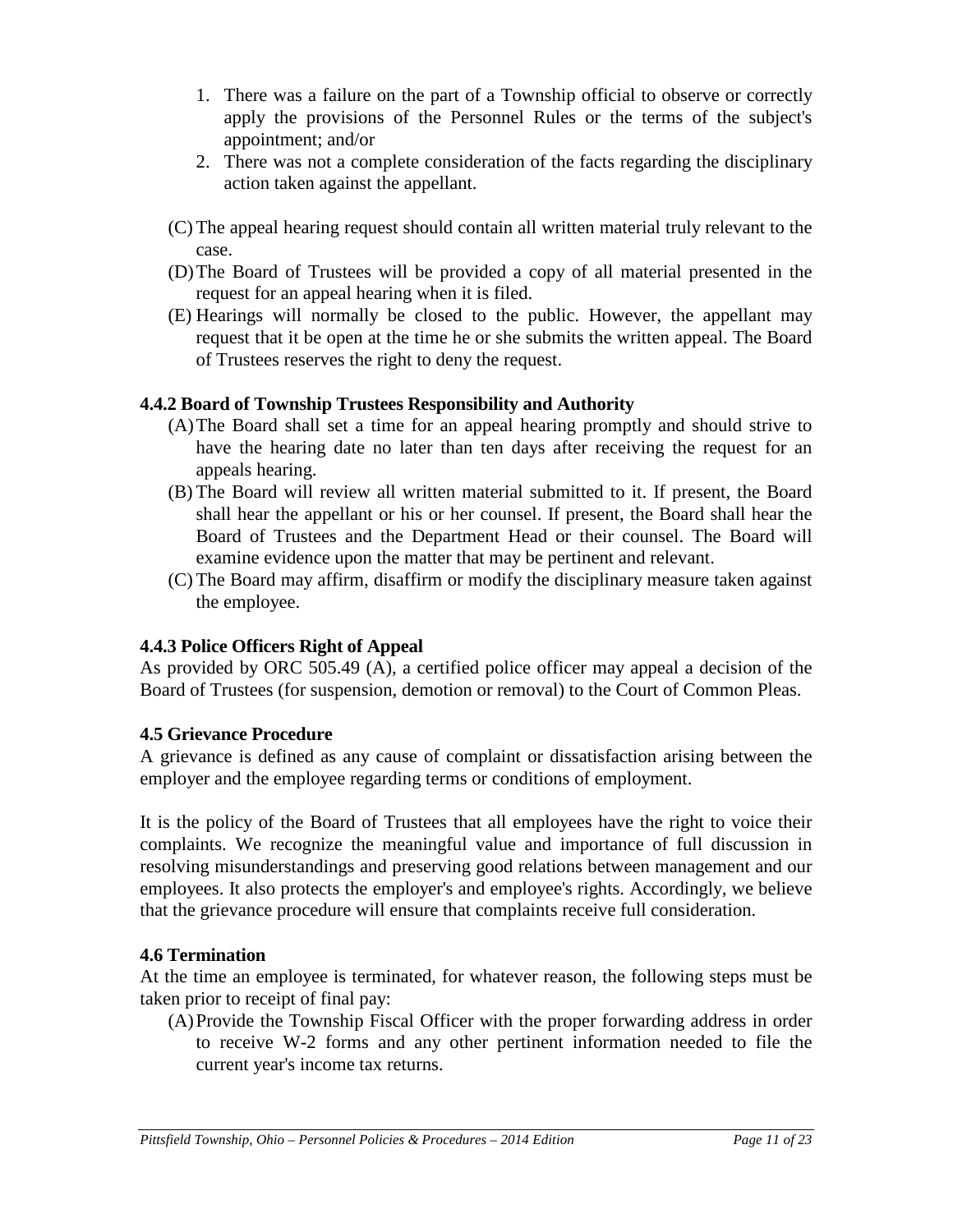- (B) Turn in uniforms, tools, building keys, keys to Township offices and/or any other Township property to his or her immediate supervisor. A receipt will be issued to the employee for all property returned.
- (C) Advise the Township Fiscal Officer as to the type of action desired with regard to employee's retirement plan.

# **ARTICLE V – HOURS OF WORK AND COMPUTATION OF PAY**

# **5.1 Standard Work Week**

The standard work week for employees shall be forty (40) hours per week, eight (8) hours per day, five (5) days per week. Township offices shall be open to the public from 8:00 A.M. to 4:30 P.M. daily except Saturday, Sunday, and legal holidays. The Board of Trustees may vary these hours according to need. The Board of Trustees may also alter the work schedule to remain in compliance with current Labor Agreements, or to improve the efficient delivery of services.

# **5.2 Computation of Pay**

An hourly employee's pay shall be computed by multiplying the hourly rate by the hours in the standard work week. A salaried employee's pay shall be computed on the basis of a twenty-six week pay period for each year. Pay will be disbursed to employees at intervals not to exceed every two weeks on days determined by the Chairman of Board of Trustees.

## **5.3 Authorized Leave**

Employees are required to be at work during the prescribed hours unless on authorized leave as determined below. Should employees be unable to report for work, it will be incumbent upon the employee to report that inability prior to commencement of the regular work shift. Employees shall notify the Township immediately as to when they will return to work.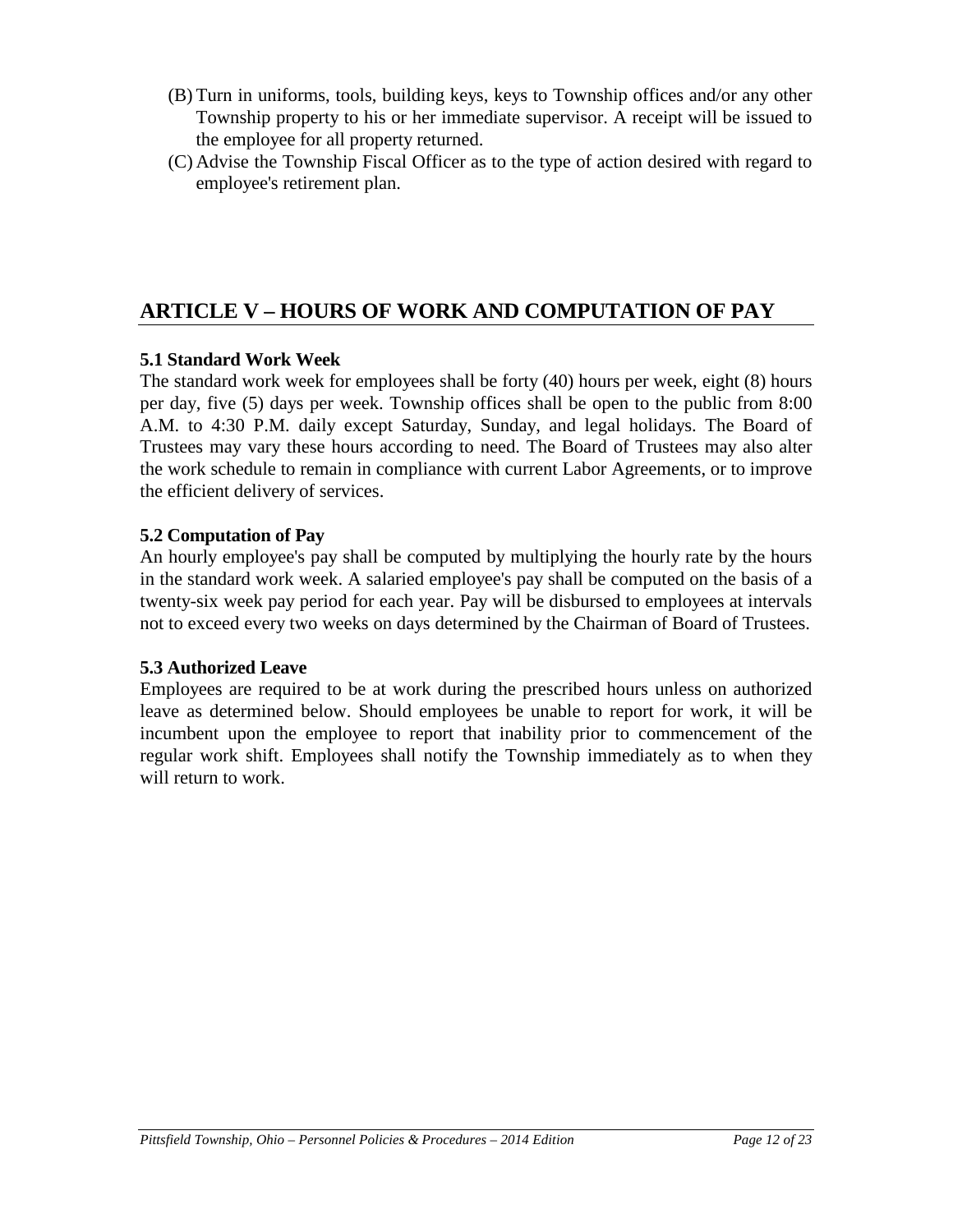# <span id="page-12-0"></span>**ARTICLE VI – PAID TIME OFF**

#### **6.1 Holiday Leave**

The following days shall be observed as holidays by full-time employees of Pittsfield Township: New Year's Day, Martin Luther King Day, Presidents Day, Memorial Day, Independence Day, Labor Day, Columbus Day, Veterans Day, Thanksgiving Day, and Christmas Day.

When a holiday falls on a Saturday, the preceding Friday is observed. When a holiday falls on a Sunday, the following Monday is observed. Township offices are closed on legal holidays as appointed by the Board of Trustees or Governor, only when ratified by Pittsfield Township Trustees.

#### **6.2 Vacation Leave**

In order to use vacation time, an employee must have completed one year of service with the Township. The vacation accrual schedule is as follows:

| $\bullet$ one (1) year of continuous service days   | 80 hrs. or 10 days    |
|-----------------------------------------------------|-----------------------|
| $\bullet$ ten (10) years of continuous service      | 120 hrs. or $15$ days |
| • twenty $(20)$ years of continuous service or more | 160 hrs. or 20 days   |

Employees must, when requesting vacation leave, submit a written request in advance.

#### **6.2.1 Cashing of Vacation Leave**

An employee may redeem accrued unused vacation leave in December of each year at their current hourly rate.

#### **6.3 Military Leave**

The Township shall not refuse to employ nor shall it discharge any person because of membership with the Ohio National Guard, the Ohio Defense Corps, the Ohio Naval Militia, the Armed Services of the United States or their auxiliaries or prevent him or her from performing any military service as he or she may be called upon to perform, by proper authority.

An employee of the Township shall be granted a leave of absence to perform service in the uniformed services with pay for periods up to one month, for each calendar year in which they are performing such service (ORC 5923.05)

An employee of the Township shall be granted a leave of absence to be inducted or otherwise enter military duty. If not accepted for such duty, he or she shall be reinstated in his or her position without loss of seniority or reduction in his or her pay rate.

When such military service (including National Guard and reserve duty) is carried out at the option of the employee, the Township will grant the employee a military leave of absence without pay.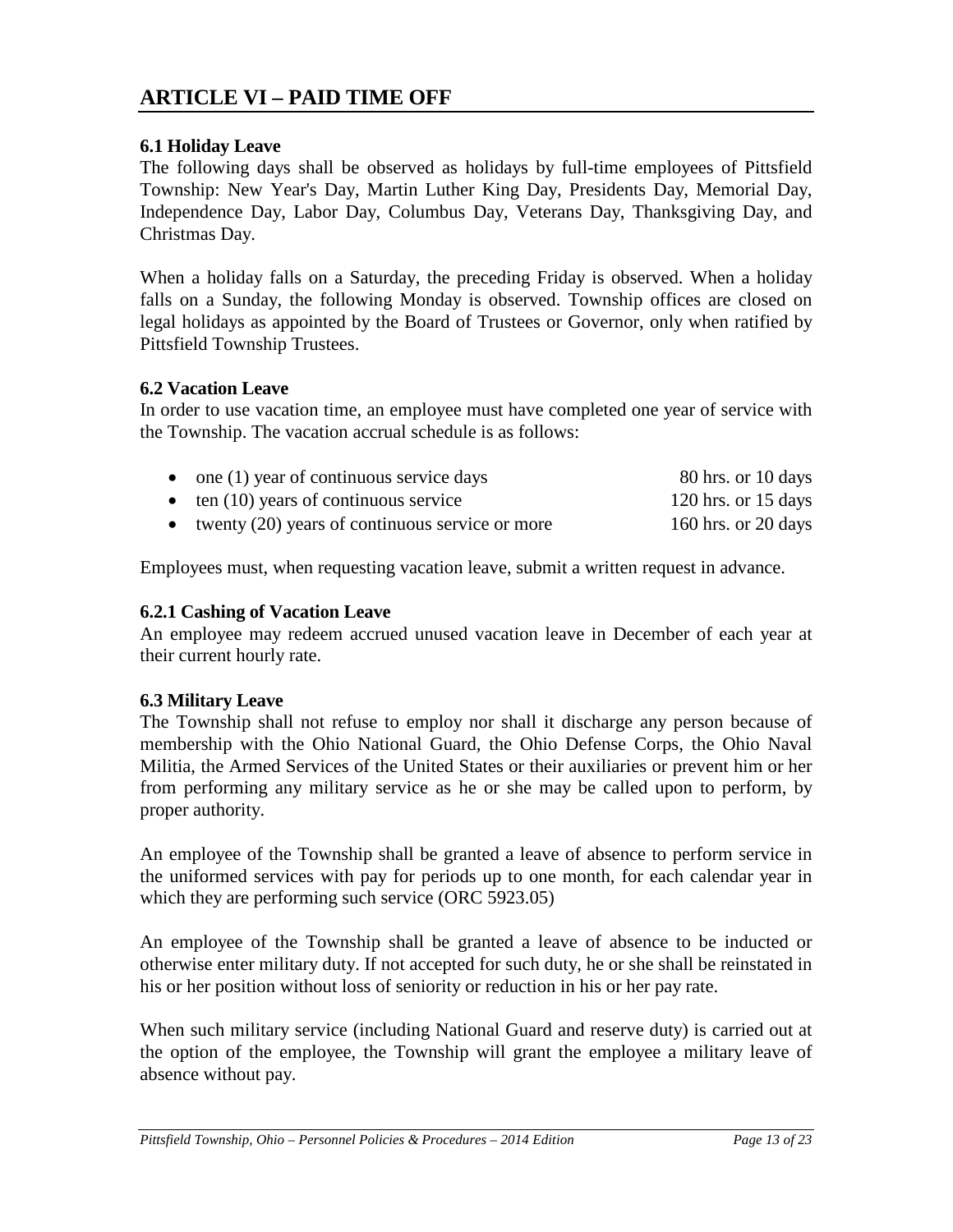# **6.4 Civil Leave**

An employee shall be given necessary time off without loss of pay when performing jury duty, appearing in court as a witness in answer to a subpoena, in an official capacity in connection with the township or as an expert witness either because of professional or observed knowledge, performing emergency civilian duty in connection with national defense, to participate in Olympic competition sanctioned by the United States Olympic Committee, and for the purposes of voting when the polls open at least two hours before or after the employee's scheduled hours of work. An employee must notify his or her supervisor five days prior to jury duty or service date. Any compensation received while on civil leave will be deducted from the employee's pay. If jury pay is higher than that paid by the Township, the employee is permitted to keep the difference. If the employee is on vacation or personal leave, he or she is allowed to keep the pay.

If an employee is involved in court in a personal case either as plaintiff or as defendant in a suit not resulting from his duties with the Township, he or she may be granted leave without pay unless the employee elects to utilize any available vacation time.

# **6.5 Injury Leave**

Injury leave is time away from work because the employee is disabled due to an injury whether caused by external accidental means or accidental in character received in the course of or arising out of the injured employee's employment with the Township. The determination of eligibility for commencement and termination of injury leave status shall be made by the Board of Trustees subject to review by the Board of Trustees upon written request by the employee within 10 days of any such determination. The employee shall be required as a condition of eligibility for injury leave status to furnish the Board of Trustees information as required by them necessary to make a determination.

## **6.6 Sick Leave**

Sick leave is time for which a full-time employee is compensated at his or her regular rate when absent due to illness or another medically related reason, such as a doctor's appointment. Example**:** An employee earns sick leave time at a *rate of one and a quarter (1.25) days* for each month employed by the Township (or 10 hours per month). Example**:** Sick leave can be accumulated up to a maximum of *120 working days*. The smallest increment of sick leave which may be used is one hour.

Nothing in this section shall be construed as to require the Board of Trustees to approve the use of sick leave by an employee when the Board of Trustees is reasonably certain that the employee was not ill or was not absent for the other reasons permitted by this section. Examples of when the Board of Trustees may not approve sick leave are: concerted use of sick leave by an employee singly or in concert with others as a means of withholding services; a chronic abuse of sick leave in an established pattern; or other situations where past history and facts do not substantiate the legitimate use of sick leave. The Board of Trustees may investigate all usage of sick leave and may withhold full payment of said sick leave until the investigation is completed. The Board may require the employee to furnish a written, signed statement justifying the use of sick leave. If medical attention is required, a certificate stating the nature of the illness from a licensed physician may also be required.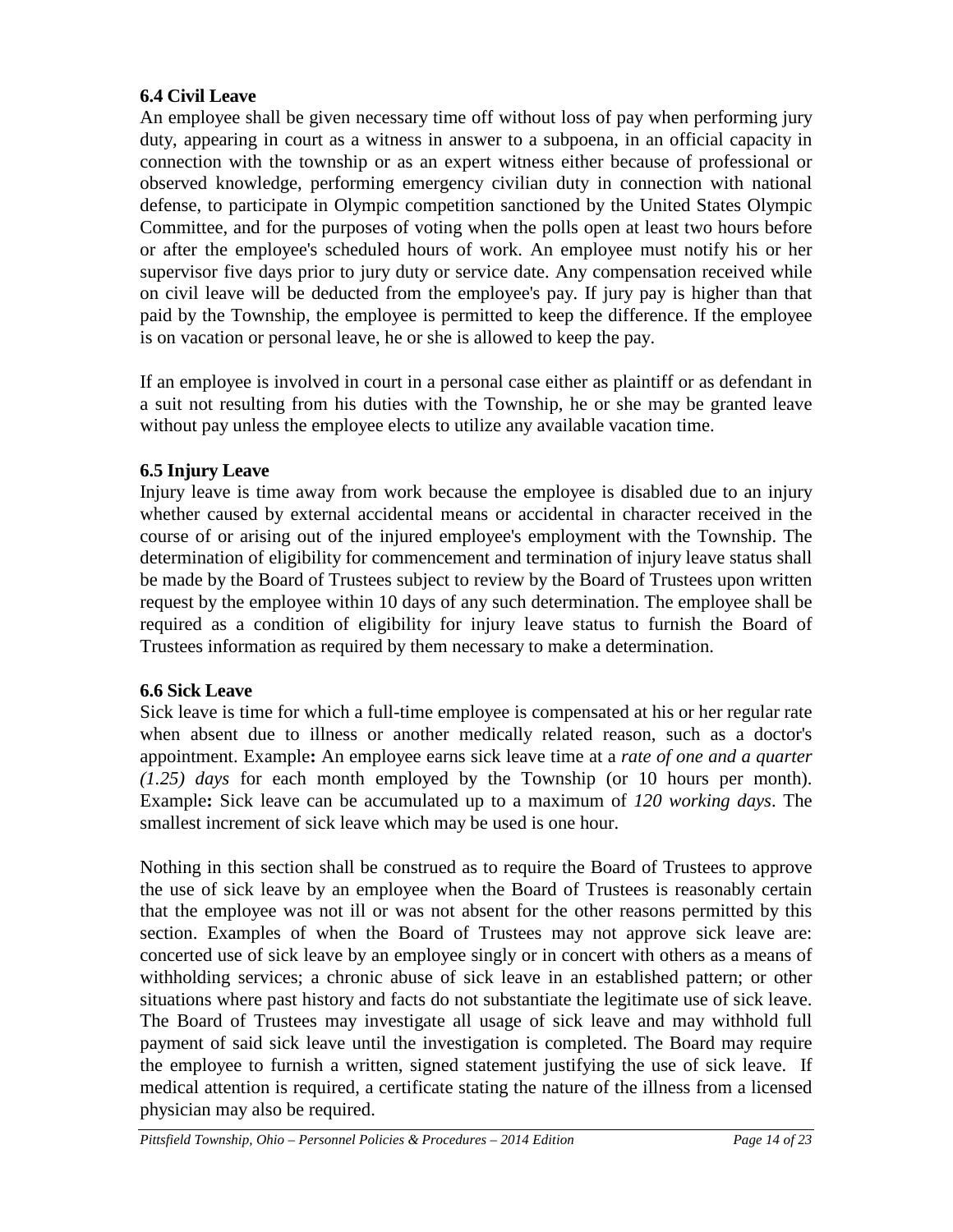Should the Board of Trustees determine that an employee has not used sick leave properly, payment may be denied and discipline imposed. Employees who do not report for work due to sickness, and who have exhausted their sick leave days, are subject to disciplinary action for being absent without approved leave. The Board of Trustees is authorized to approve leave without pay to employees in this situation where it is determined that such action is in the best interest of the Township.

New employees are eligible for sick leave after successful completion of the probationary period of six months of employment. Seasonal employees earn no sick leave benefits. Sick leave does not accumulate while an employee is on suspension or any unpaid leave of absence in excess of one month.

#### **6.6.1 Cashing of Sick Leave**

An employee who has accrued unused sick leave time may redeem the unused sick leave hours at the end of December at the rate of 1/3 of current hourly wage.

#### **6.7 Maternity Leave**

A full-time female employee with over six months of continuous service shall be entitled to maternity leave. Upon confirmation of her pregnancy, the employee shall provide the township with a statement stating the expected date of delivery. The start of maternity leave may begin earlier than this date if requested by the employee and approved by the township. After delivery, the employee will be reinstated without any break in service, provided she has notified the township within thirty (30) days of delivery indicating her desire to return to work. Maternity leave may be taken without pay and considered as a leave of absence. An employee who has vacation time or sick leave may elect to use all or part of this as maternity leave.

#### **6.8 Family and Medical Leave**

The township will provide eligible employees a leave of absence for specific reasons and subject to guidelines as defined by the Family Medical Leave Act. Eligible employees shall be provided up to twelve (12) weeks of leave during any twelve month period in connection with specific qualifying events. Employees must be restored to the position occupied when the leave began or to an "equivalent position" with equivalent conditions of employment.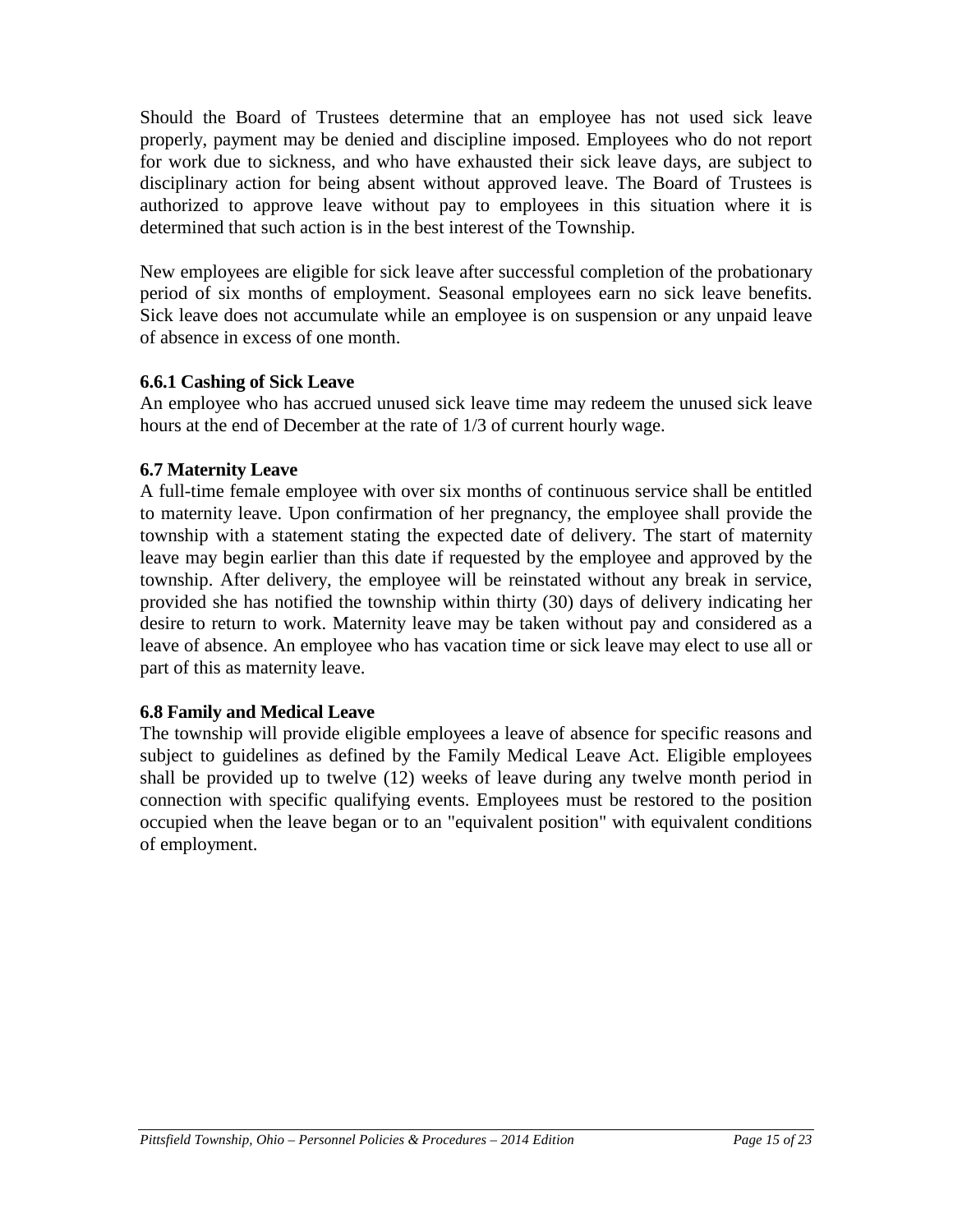# **7.1 PERS Contribution**

Generally, all employees are required to be a member of the State of Ohio Public Employee Retirement System. The township will deduct 8.5 percent of the employee's gross wages or salary as the employee's contribution to PERS. The township is required to make a contribution on behalf of the employee each month. The township contribution may vary -- the current amount is 13.55 percent of the employee's gross wages or salary. Employee contributions are deducted from their gross earnings before taxes are applied.

## **7.2 Worker's Compensation**

All Township employees are protected at Township expense under Ohio Worker's Compensation Program. From this fund, medical expenses are covered for workers who suffer injury or certain kinds of illness in the course of their employment. In addition, if workers are temporarily unable to work as a result of such injury or illness, weekly disability payments are made to them after they complete an initial waiting period of one week (ORC 4123.55).

# **7.2.1 Notification of Injury**

When an employee is injured, he or she must notify the immediate supervisor, or the Board of Trustees, at once. In each case of injury on the job, it is the responsibility of the supervisor or the Board of Trustees to establish the validity of the claim. This includes a determination that the injury was actually sustained in the performance of the employee's duties. Should a supervisor find that the injury did not occur on the job, the facts of the case should be reported to the Board of Trustees in writing. When an employee is injured on the job, a written explanation or "injury investigation report" should be prepared by the employee and his or her immediate supervisor. All required information must be supplied and submitted within five (5) days following the injury. All injuries should be reported at once. Failure to report an injury may preclude approval by the Bureau of Workers' Compensation and can result in disciplinary action against the employee for failure to comply. The Board of Trustees may require the employee to submit to a medical examination, a vocational examination, or a vocational questionnaire (ORC 4123.53).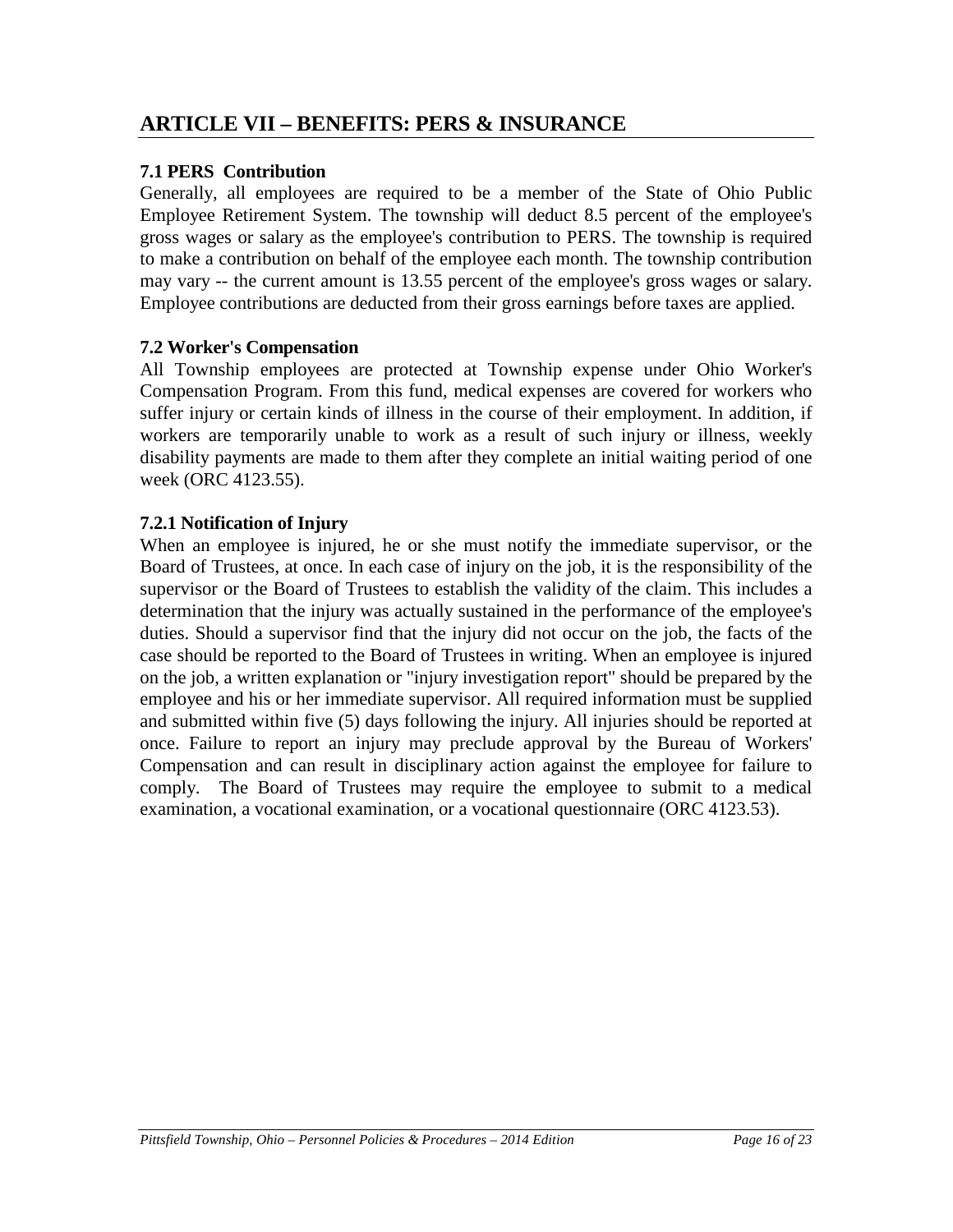#### **8.1 Evaluations**

Each employee will be evaluated upon completion of the probationary period and, from that point further, at least once every year. Such evaluation will be in writing and carried out by the employee's supervisor and placed permanently in his or her personnel file. All such evaluations shall be shown to the employee being rated and discussed thoroughly with him or her.

# **ARTICLE IX – EMPLOYEE RETIREMENT**

#### **9.1 Retirement**

Any employee of Pittsfield Township who is eligible to retire under the applicable rules, regulations, and statutes of the State of Ohio shall be permitted to do so in accordance with the rules of the Public Employees Retirement System. Generally, an employee who has passed his sixtieth birthday and has five or more years of total service credit or has twenty-five or more years of total service credit and has attained their fifty-fifth birthday or has thirty or more years of total Ohio service credit, regardless of age, may file for retirement (ORC 145.32).

#### **9.1.1 Notice of Intent**

Employees shall file with the Board of Trustees, by the beginning of the year prior to effective retirement, a notice of their intent to retire. Although this notice should include the actual date of retirement, it will not be a formal resignation.

#### **9.2 Disability Retirement**

Any employee of Pittsfield Township who desires to apply for disability retirement shall do so in accordance with the rules set forth in ORC 145.35 through the Public Employees Retirement System or the Police and Fire Pension Fund. The Public Employees Retirement Board is the final authority in determining eligibility for disability retirement. As part of determining eligibility, an employee may be required to submit to an examination by a physician.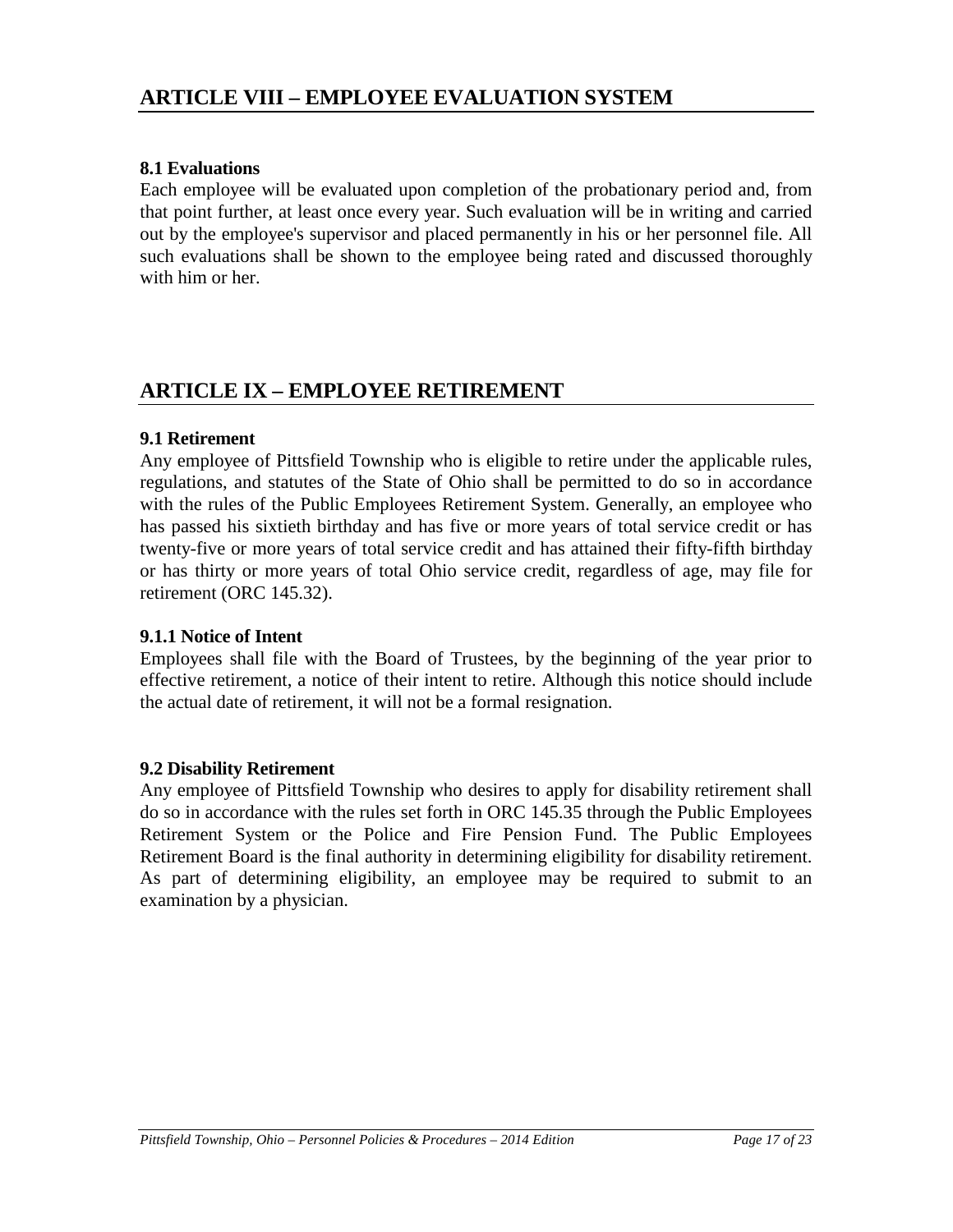# **ARTICLE X – EMPLOYEE RESIGNATION**

# **10.1 Proper Notice**

Employees who resign their employment should give a minimum of two weeks notice in writing prior to the effective date of the resignation.

# **10.2 Sick Leave**

An employee may be eligible to carry forward accumulated sick leave from Pittsfield Township to another public employer in Ohio (ORC 124.38). The cashing out of sick leave is available at the rate of 1/3 of the current hourly wage.

# **10.3 Procedure**

At the time an employee resigns, for whatever reason, the following steps must be taken prior to receipt of final pay:

- (A)Notify the Township Fiscal Officer to ensure that the proper forwarding address is recorded in order to receive W-2 forms and any other pertinent information needed to file the current year's income tax returns. Also, advise the Township Fiscal Officer as to the type of action desired with regard to employee's retirement plan.
- (B) Turn in uniforms, tools, building keys, keys to township plants or offices and/or any other township property to his or her immediate supervisor.

# **ARTICLE XI – PERSONNEL FILES & RECORDS**

## **11.1 Pertinent Information**

The Board of Trustees shall create, or cause to be created, a personnel file for each employee of the township. Such a file shall include the original application and the notice of appointment in addition to other information that may be pertinent. The personnel file will contain all necessary information required by PERS for retirement benefits (ORC 145.18). The Township Fiscal Officer will maintain the file.

## **11.2 Accessing Files**

Access to the personnel files shall be in accordance to the Ohio law regarding public records. Internally personnel files will be limited to the Board of Trustees and those individuals who have the expressed permission of the Board of Trustees to have access to the personnel files.

# **11.3 Updating File**

It is the responsibility of the employee to initiate any needed changes. An employee's education, training and experience background information are important factors in the promotion procedure. These items should be reviewed by the employee periodically to be sure they are up-to-date. Also, the employee should notify the Township Fiscal Officer of any changes in marital status or dependents as they may related to insurance coverage.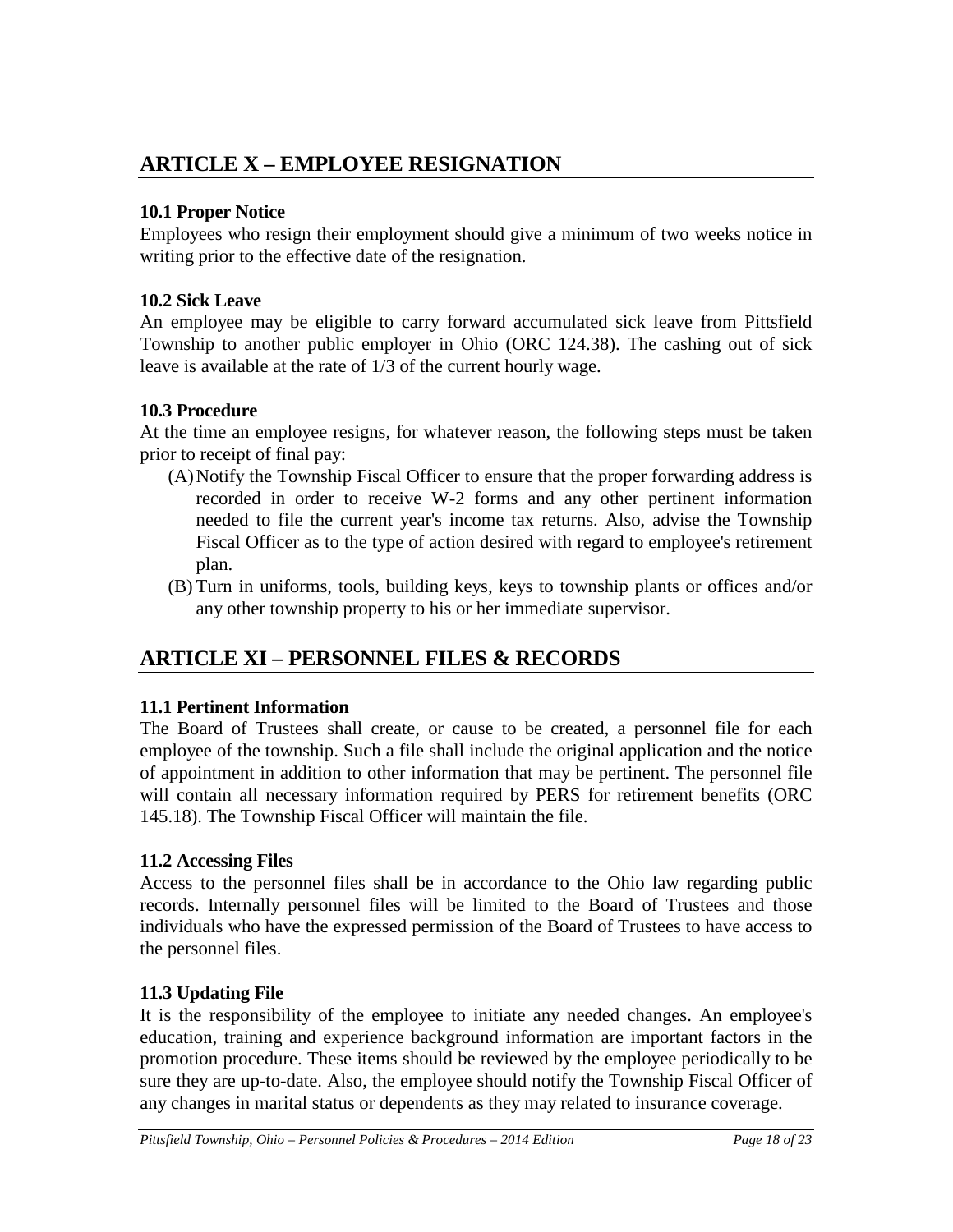# **ARTICLE XII – SPECIFIC RULES AND REGULATIONS**

#### **12.1 Attendance Policy**

Pittsfield Township defines an absence as failure to report for and remain at work as scheduled; this includes late arrival at work and leaving early. Absence then includes all time lost from the job whether excused or unexcused, avoidable or unavoidable. The only exceptions to this definition of absence are holidays, vacations, death in the immediate family, Worker's Compensation cases, approved leaves of absence, and days for which no work is scheduled.

#### **12.2 Ohio Ethics Law**

The Ohio Ethics Law applies to all township officers and employees. The township will provide a copy of the Ohio Ethics Law to all officers and employees within 15 days after they begin service to the township. No township officer or employee may take any action to purchase or acquire services or property for the township where they, their family, or their business associates have a financial interest in the service or property. No township officer or employee may take any action to employ their spouses, parents, grandparents, children, grandchildren, brothers, or sisters and any relatives who live with the officers or employees. No township officers or employees may take any official action on matters that will result in a benefit to themselves, their family members, or their business associates. For additional information and assistance with the Ohio Ethics Law, township officers and employees should contact the Ohio Ethics Commission at (614) 466-7090.

## **12.2.1 Character and Workplace Behavior**

- (A)Each employee shall be held accountable for their personal appearance; friendly, courteous, and helpful attitude toward the public; loyalty to the Township; and willingness to cooperate with their superiors and fellow employees. Improper language is in extremely poor taste and displays an unsatisfactory attitude.
- (B) Each employee should be especially careful that they do not engage in gossip, half-truths, or the release of confidential information pertaining to the Township or its operations, employees, customers and residents. The close association of the business and home lives of people in the community makes it necessary that employees use the utmost consideration and good judgment when speaking to others about their work and daily contacts.

#### **12.2.2 Bonds**

Township officers and employees are required to post bonds, paid by the township, prior to assuming the duties of their respective positions. The Board of Trustees may increase the bond amount to match the amount of cash handled during one year if he or she determines that the employee is handling more cash than the approved amounts.

#### **12.2.3 Political and Religious Tests; Memberships in Organizations**

Consideration of political or religious opinions as a test for employment or promotion in any position of the Township service shall be prohibited. Township employees will not be required to be members of any organization, unless it is a professional organization and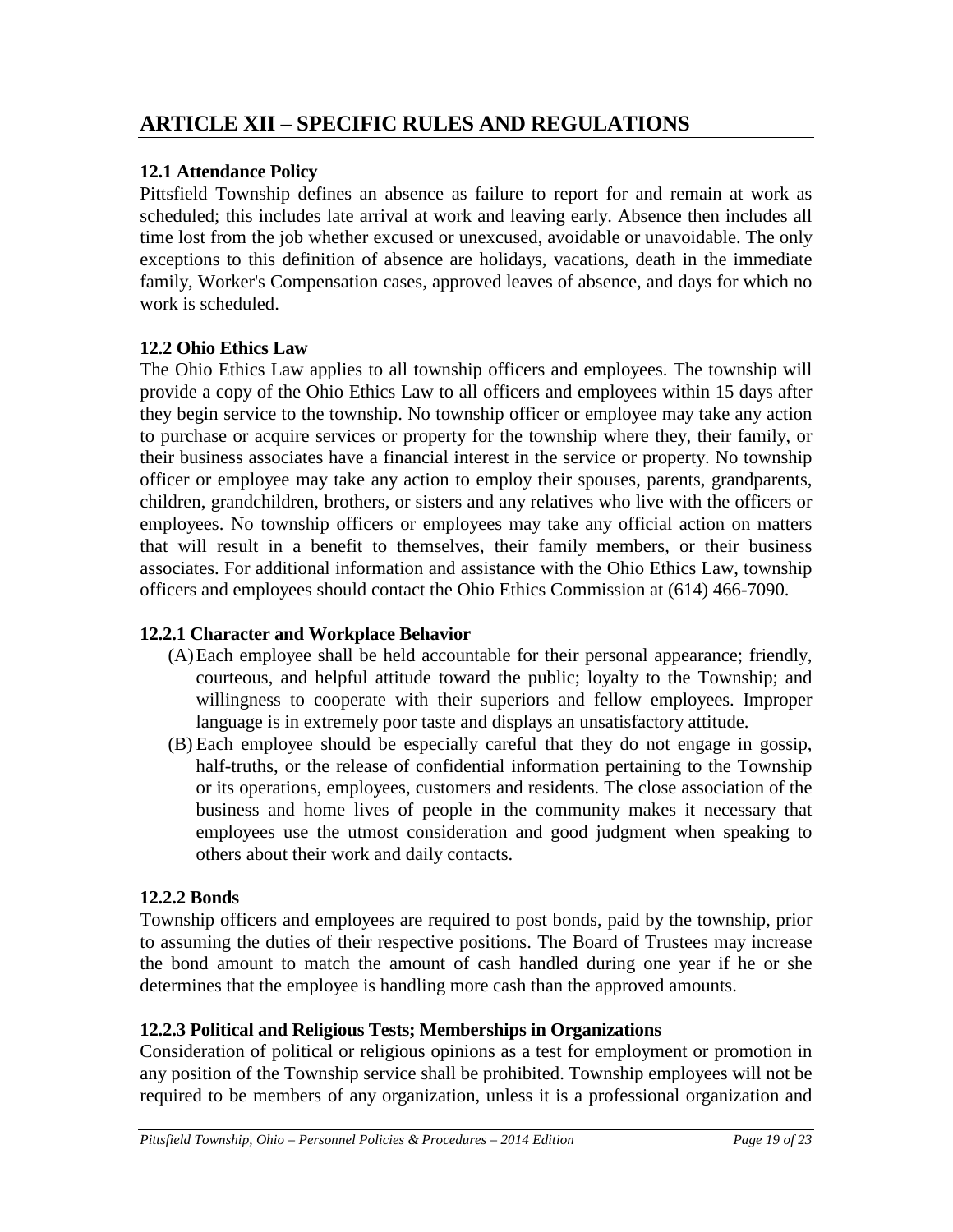directly connected with employment duties. The township may pay membership fees required by professional organizations and/or licenses.

# **12.3 Acceptance of Gifts and Gratuities**

An employee may not accept gifts, gratuities, or loans from organizations, business concerns, or individuals with whom he/she has official relationships of business with the township. These limitations are not intended to prohibit employees from accepting articles of negligible value which are widely distributed to the general public nor from accepting social courtesies which promote good public relations. It is particularly important that township employees guard against relationships which might be construed as evidence of favoritism, coercion, unfair advantage, or collusion. The securing of a loan by an employee from a financial institution doing business with the township does not constitute a conflict of interest.

# **12.4 Drug and Alcohol Free Workplace**

Pittsfield Township prohibits the manufacturing, distribution, possession and use of alcohol, drugs, controlled substances, drug paraphernalia or any combination thereof, on any Township premises or work site; including Pittsfield Township vehicles or private vehicles parked on Pittsfield Township's property or work sites. Work site is defined to mean the site for the performance of work done in connection with employment by Pittsfield Township.

Employees taking prescribed or over-the-counter medications, that may alter their work behavior or ability to perform their duties, must report the use of these substances to their supervisors. Any employee taking prescribed medication that leaves him or her unable to perform their job responsibilities satisfactorily should request a leave of absence.

Any employee of Pittsfield Township, who is convicted of a drug or alcohol related offense, must report their conviction to the Board of Trustees within five (5) days of that conviction. The convicted employee will be required to take part in a rehabilitation program that has been approved by the Board of Trustees.

Failure to follow prescribed medical or psychological treatment and/or to improve work performance to an acceptable level will be justification for termination of employment on the same basis as any other employee whose work performance is unsatisfactory.

Pittsfield Township views a violation of this policy as a serious offense that will be investigated. The employee is expected to cooperate with that investigation. Violating this policy or refusing to cooperate in an investigation may result in discipline up to and including termination.

## **12.5 Sexual Harassment**

The work place is for work, and conduct which is not part of, or directly related to, work should be left outside the work place. Sexual harassment of employees in the work place is unacceptable and will not be tolerated. The township will provide a non-hostile environment.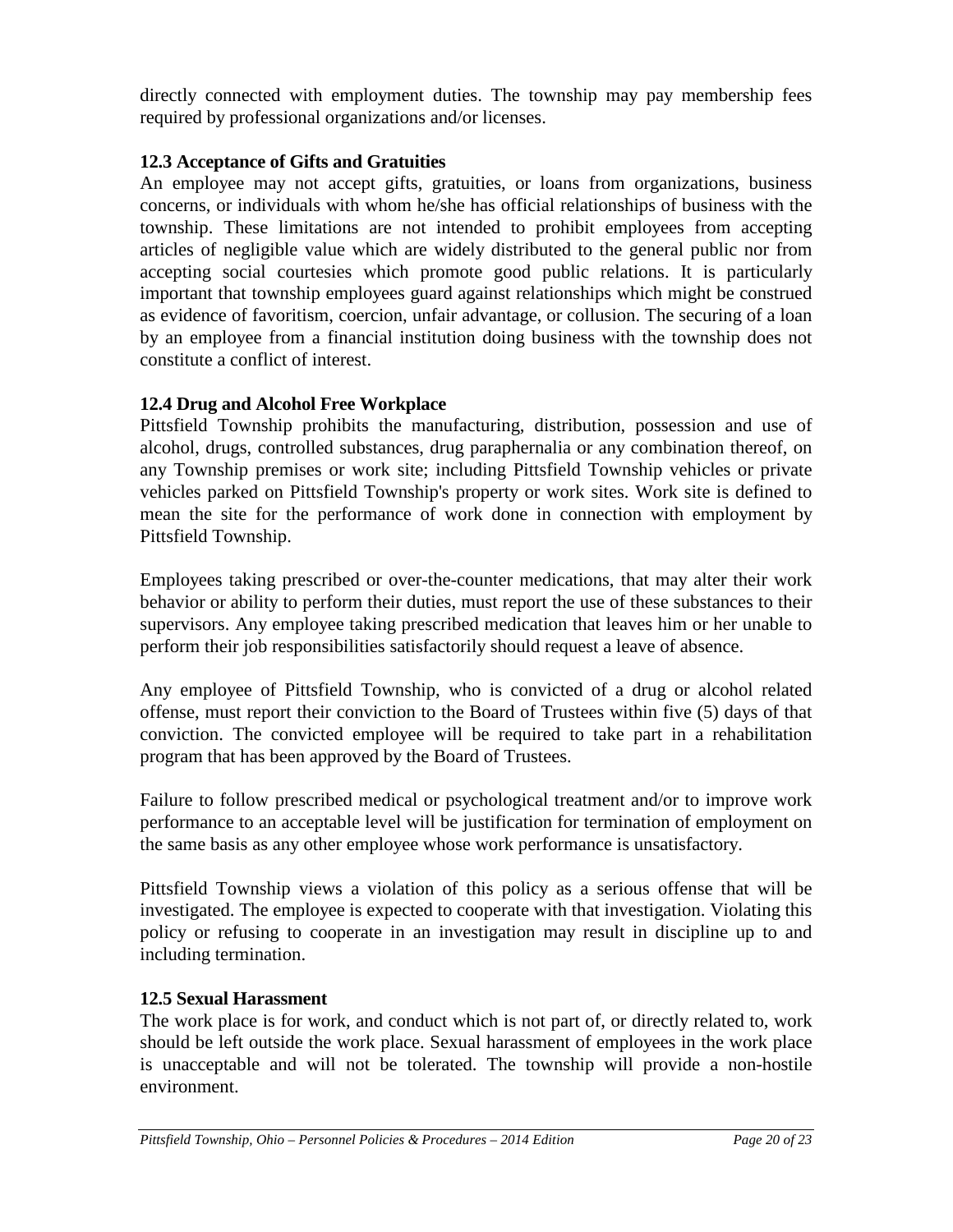Sexual harassment is defined as "unwelcome sexual advances, requests for sexual favors, and other verbal or physical conduct of a sexual nature." Sexual harassment may include such actions as: sex-oriented verbal kidding, teasing or jokes; physical contact such as patting, pinching, or brushing against another's body; coercion, intimidation, or other pressure to engage in sexual activity; physical assault; and demands for sexual favors.

The key element to harassment is the unwelcomeness of the conduct. Conduct which is unrelated to the Township's business and which is offensive to other employees should not take place.

IF AN EMPLOYEE IS THE RECIPIENT OF OFFENSIVE CONDUCT, THE EMPLOYEE SHOULD POLITELY, CLEARLY AND FIRMLY TELL THE PERSON ENGAGING IN THE OFFENSIVE CONDUCT TO CEASE. Offensive conduct is improper if:

- (A)Submission to the conduct is either an explicit or implicit term or condition of employment;
- (B) Submission to, or rejection of, the conduct is used as the basis for employment decisions affecting the person involved; or
- (C) The conduct has the purpose or effect of substantially interfering with an individual's work performance or environment.

An employee who believes that he or she has been subjected to sexual harassment by a co-worker, supervisor, or other agent of Pittsfield Township, should report the facts to the Board of Trustees for Pittsfield Township immediately. The employee's complaint will be promptly and discretely investigated to determine if it is justified. If the complaint is found to be valid, all involved parties will be notified, and corrective actions will be implemented. Depending upon the circumstances, as determined by the Board of Trustees, corrective action can include discipline up to and including termination.

## **12.6 Outside Employment**

Full-time employees may not carry on, concurrently with their Township employment, any private business or undertaking, the attention to which affects their working hours or the quality of their Township work. Further, the performance of outside work of full-time employees should be reported to the Department Head or Board of Trustees for approval to ensure that no conflict of interest may arise.

When an employee is seeking part-time employment, he or she must submit an "Outside Employment Request" prior to beginning work.

If a question arises as to the compatibility of multiple positions, a request from the State Attorney General may be made for an opinion as to the compatibility of such positions.

## **12.7 Public Relations - Open Records Act**

Employees shall conduct their activities and actions, both on and off the job, so as to improve relations between the Township and the public. In every contact, whether it is in the nature of trouble, service complaint, or request for information, the employee represent the Township. The employees' manners and attitudes toward the residents, as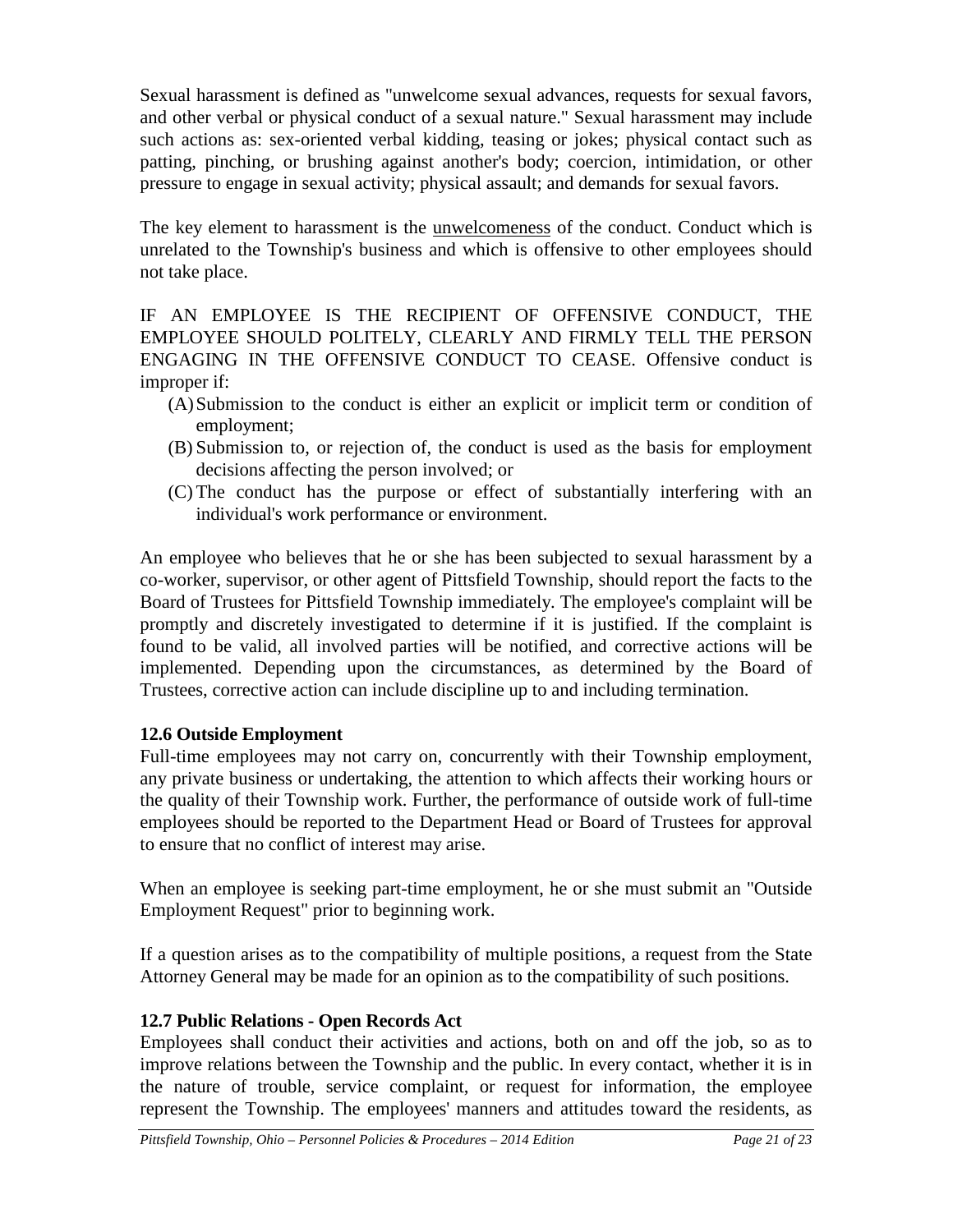well as their competence in handling matters, are the basis for good public relations. The township will meet all open records requirements with requests for information directed to the Board of Trustees.

### **12.8 Use of Township Equipment**

The use of Township equipment, uniforms, or supplies for personal business or private use is strictly prohibited without prior permission of the Department Head and/or a majority of Board of Trustees. Violators are subject to disciplinary action. Such equipment includes, but is not limited to, office and telecommunications equipment, computers, automobiles, trucks, cruisers, tools, uniforms, and supplies.

A key must be given to the Pittsfield Township Trustees to any and or all things that are locked on township property, which includes but is not limited to: cabinets, drawers, file cabinets, etc. Anyone violating this policy will face immediate termination by the Pittsfield Township Trustees.

#### **12.9 Safety**

The township intends to make everyone's job safe in all respects and requires employees to report any hazardous conditions at once to his or her immediate supervisor or the Board of Trustees. The following is a list of general safety rules and regulations. Additional safety operating procedures for specific work may be provided in an employee Safety Document.

- (A)Learn the right way to do your job. Never hesitate to ask questions about things you do not understand, especially on new jobs.
- (B) Use and maintain in safe condition the correct equipment and tools for your work.
- (C) Observe the recommended work procedures developed for your job.
- (D)Keep your work area in good order. Cluttered floors, aisles, storage, and work areas all make your job more difficult as well as more dangerous.
- (E) Always work at a safe speed. Never hurry foolishly, such as running in aisles or down stairs, taking short cuts through dangerous areas, or trying to speed up by removing machine guards.
- (F) Avoid horseplay and practical jokes.
- (G)Call your supervisor's attention to any unsafe conditions. Make suggestions when you feel they will improve the safety or performance of an operation.
- (H)If you are injured, report promptly for first aid treatment. Even minor cuts and scratches can become infected unless proper care is taken.
- (I) Learn first aid. Encourage your fellow workers to have a working knowledge of it.
- (J) Respect moving machinery and equipment, electricity, ice on walks and excavated areas. Never operate equipment with guards removed. Never operate equipment while under the influence of drugs or alcohol.
- (K) Wear protective equipment where appropriate.

## **12.10 Credit Cards**

The Township has been issued credit card (purchasing cards) by their financial institution as a convenience for making township related purposes.